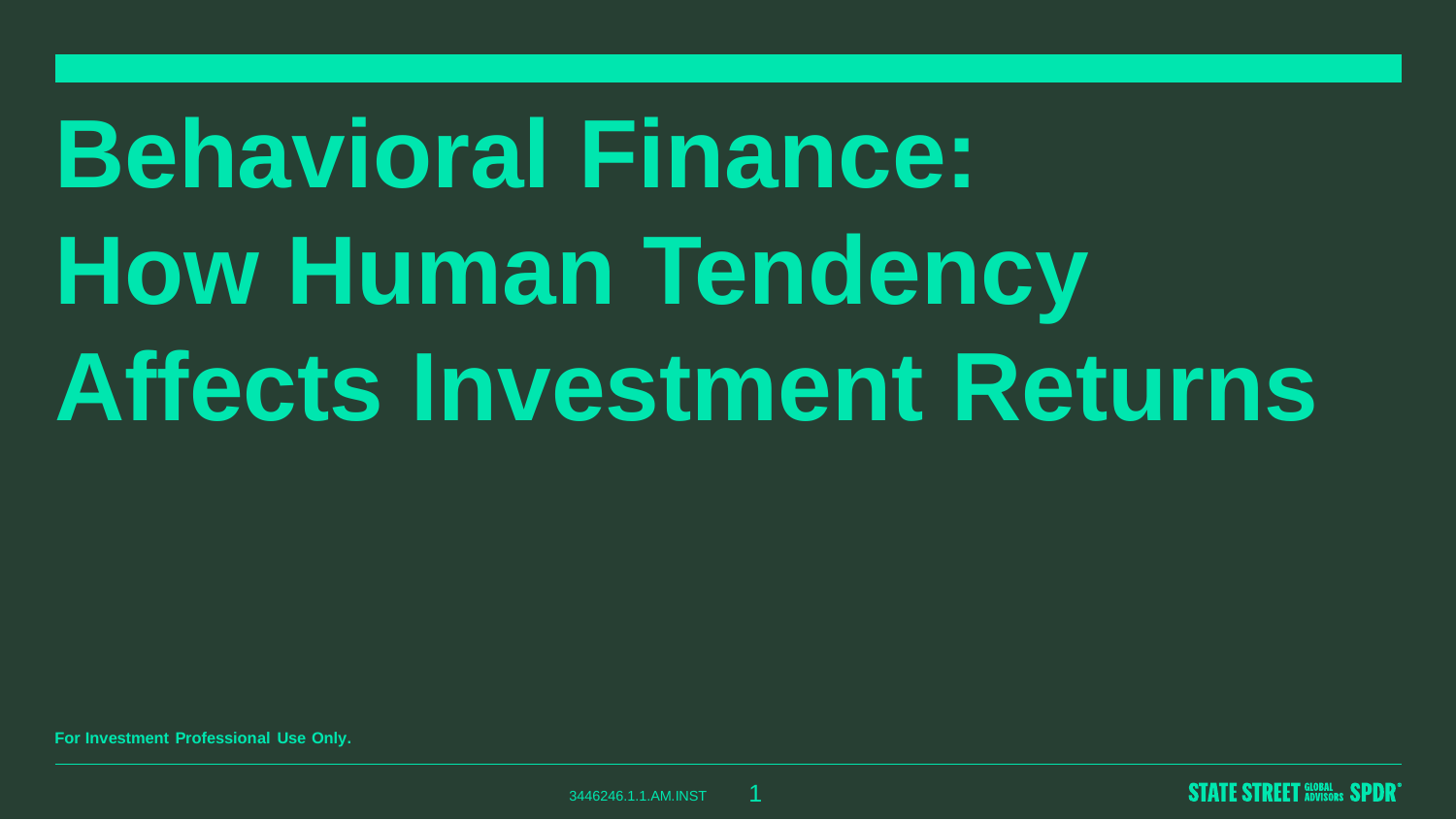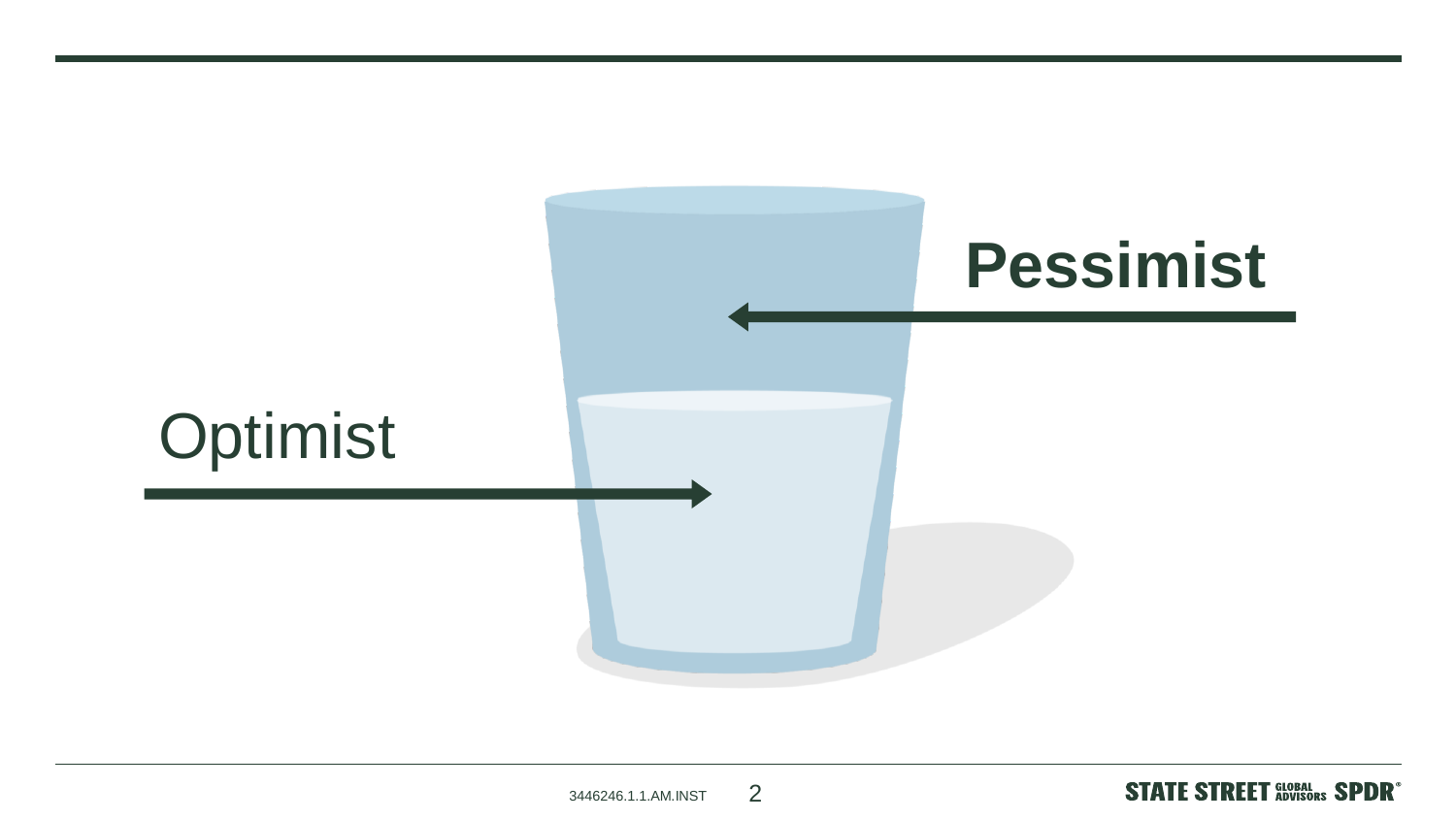# **Anchoring Bias | Ang-ker-ing bahy-uhs |**

## **Noun**

- 1. The tendency to rely too heavily on a singular piece of data or information when making a decision
- 2. when someone fails to appropriately adjust to new information because they are anchored to an original reference point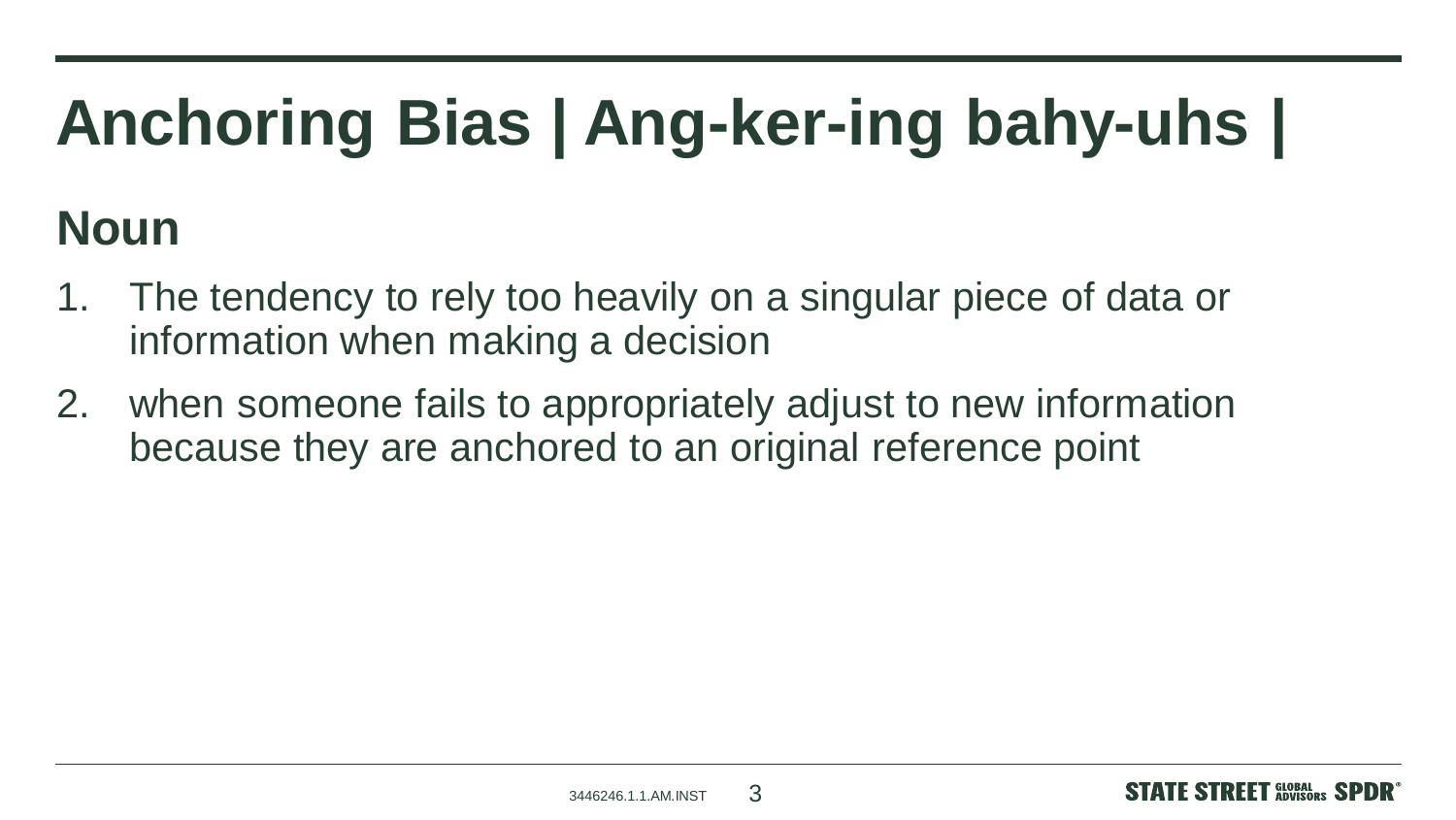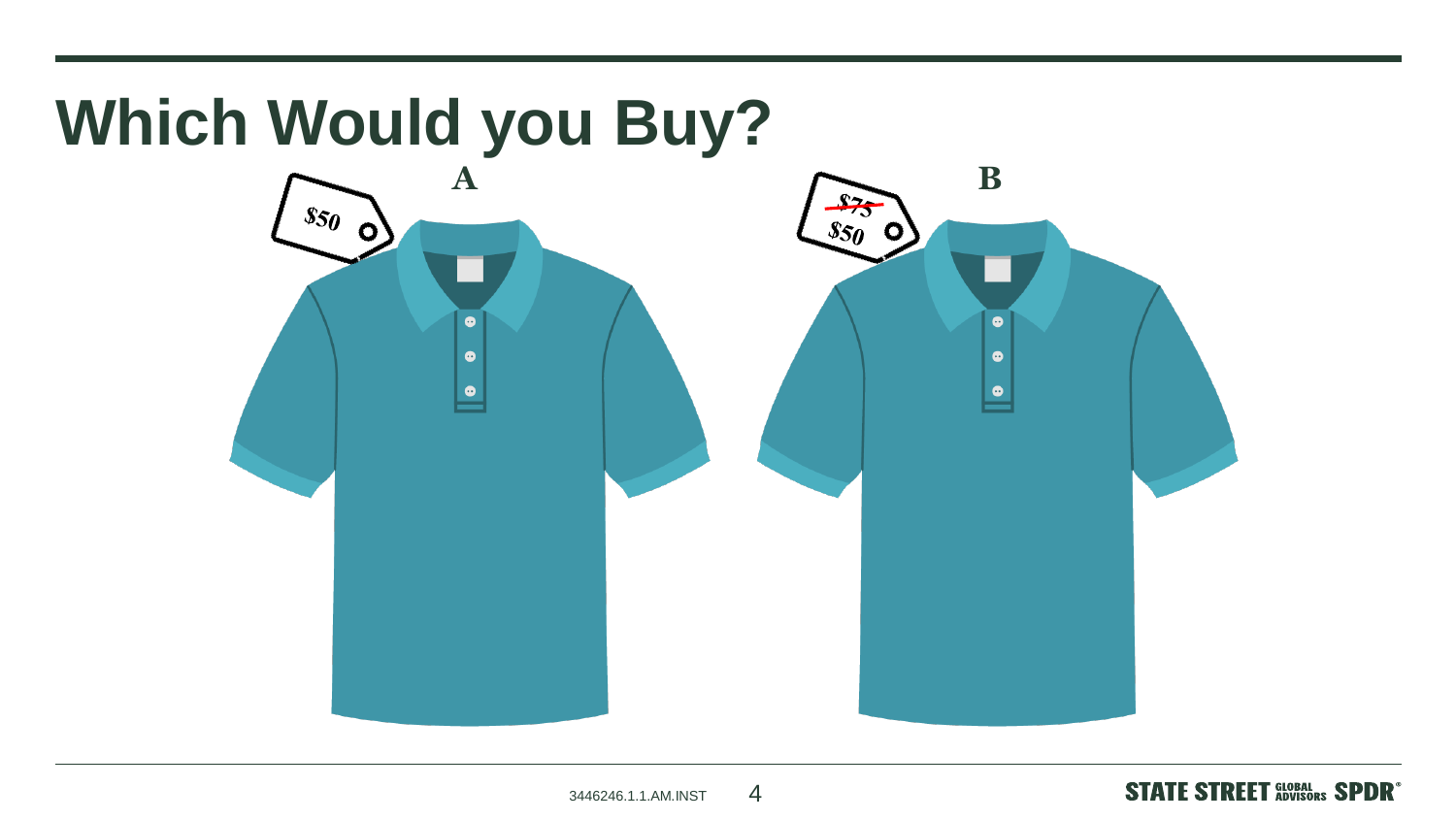

Source: State Street Global Advisors Cognitive Bias Investor Survey, January 2019. The Life Orientation Test (LOT -R) was used in the survey to assess the individuals' differences in generalized optimism versus pessimism. Out of 1,000 respondents, findings reported 67% are optimists, 23% are neutralists, and 10% are pessimists. See page 25 for survey criteria.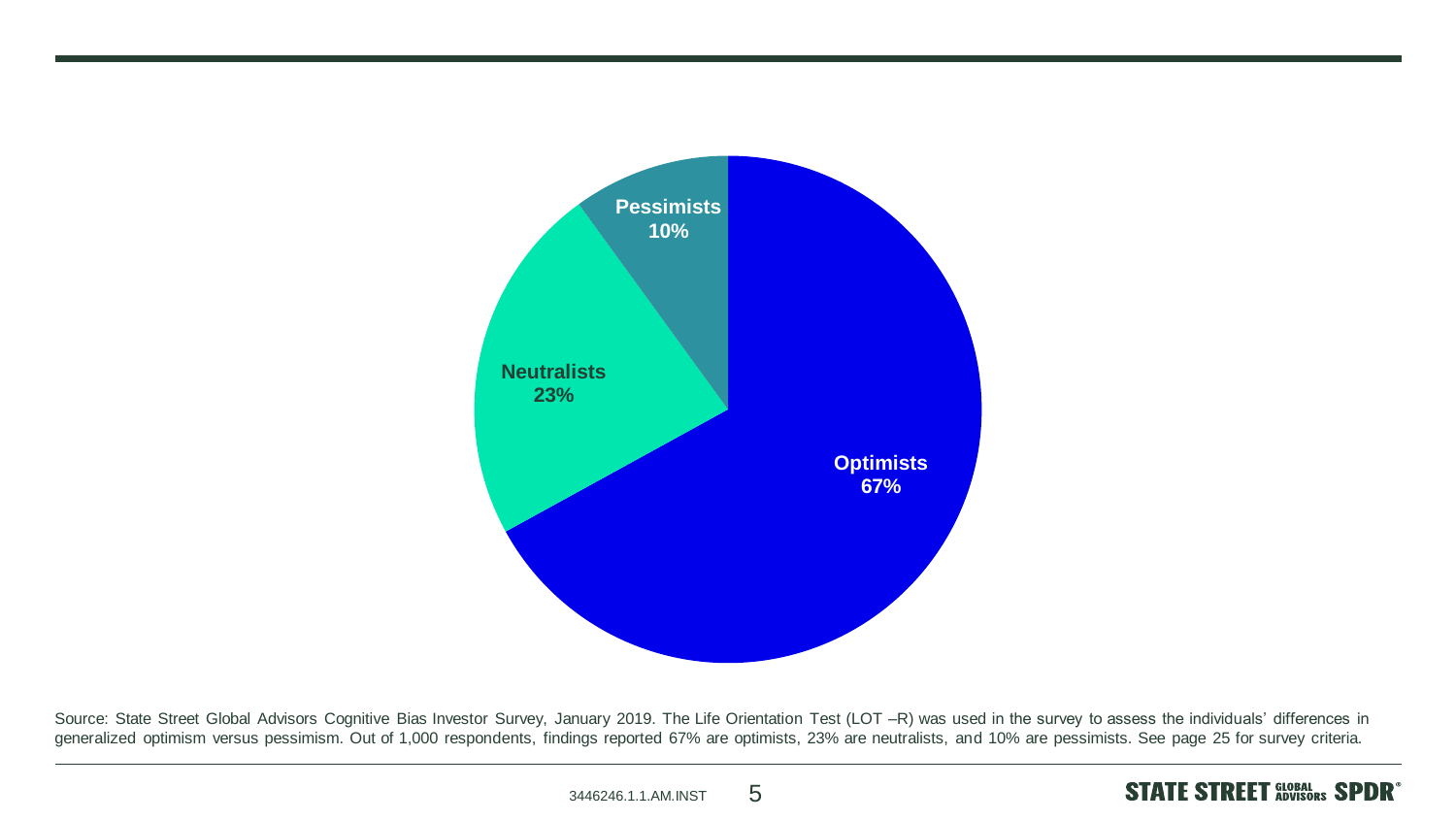## $66$ I think pessimists require more effort and more time of the advisor, in terms of hand holding, constantly reassuring and communicating.<sup>77</sup>

- Utpal Dholakia

**George R. Brown Professor of Marketing at Rice University**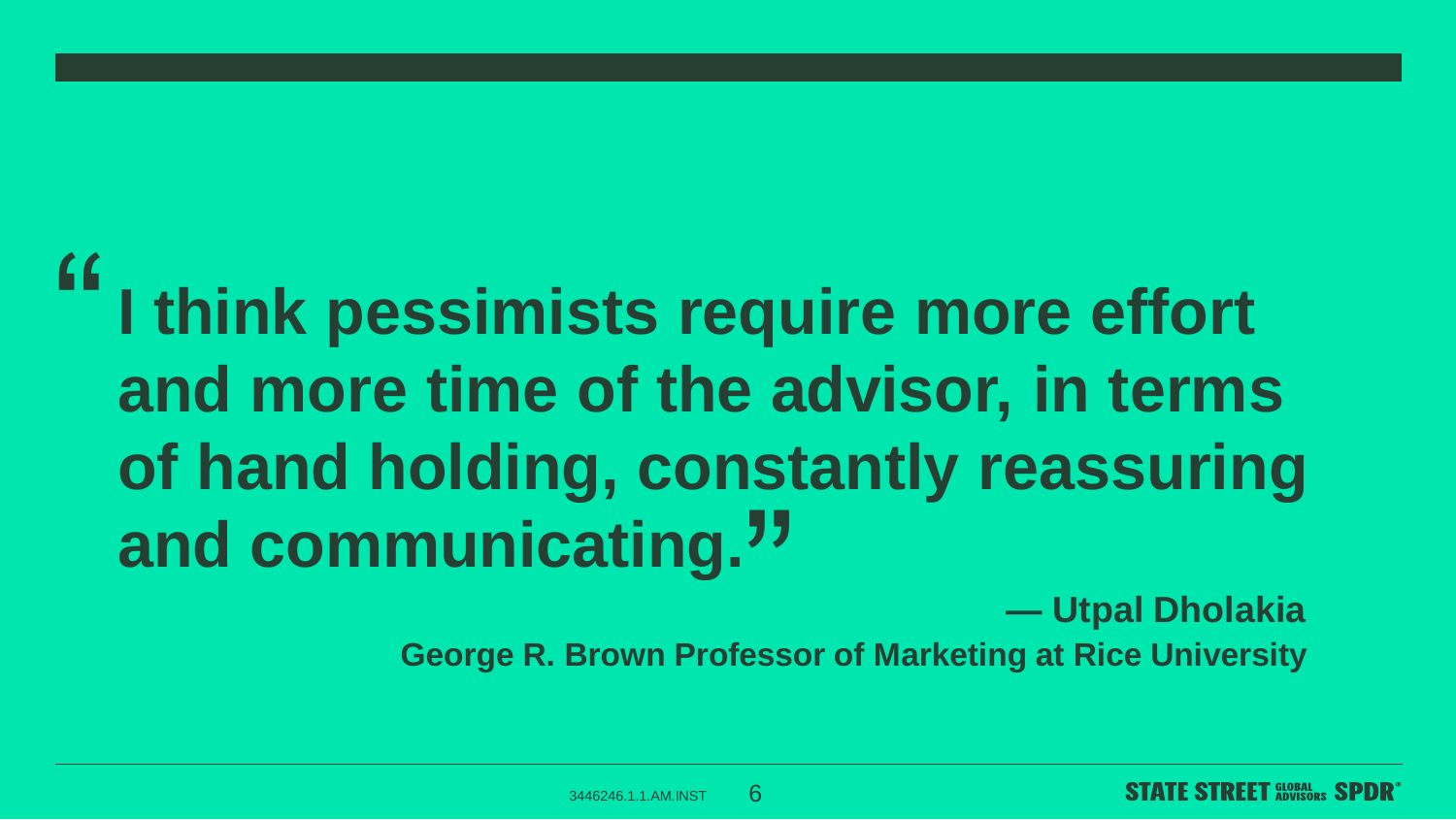## **Communicate with Advisor Once a Week or More**

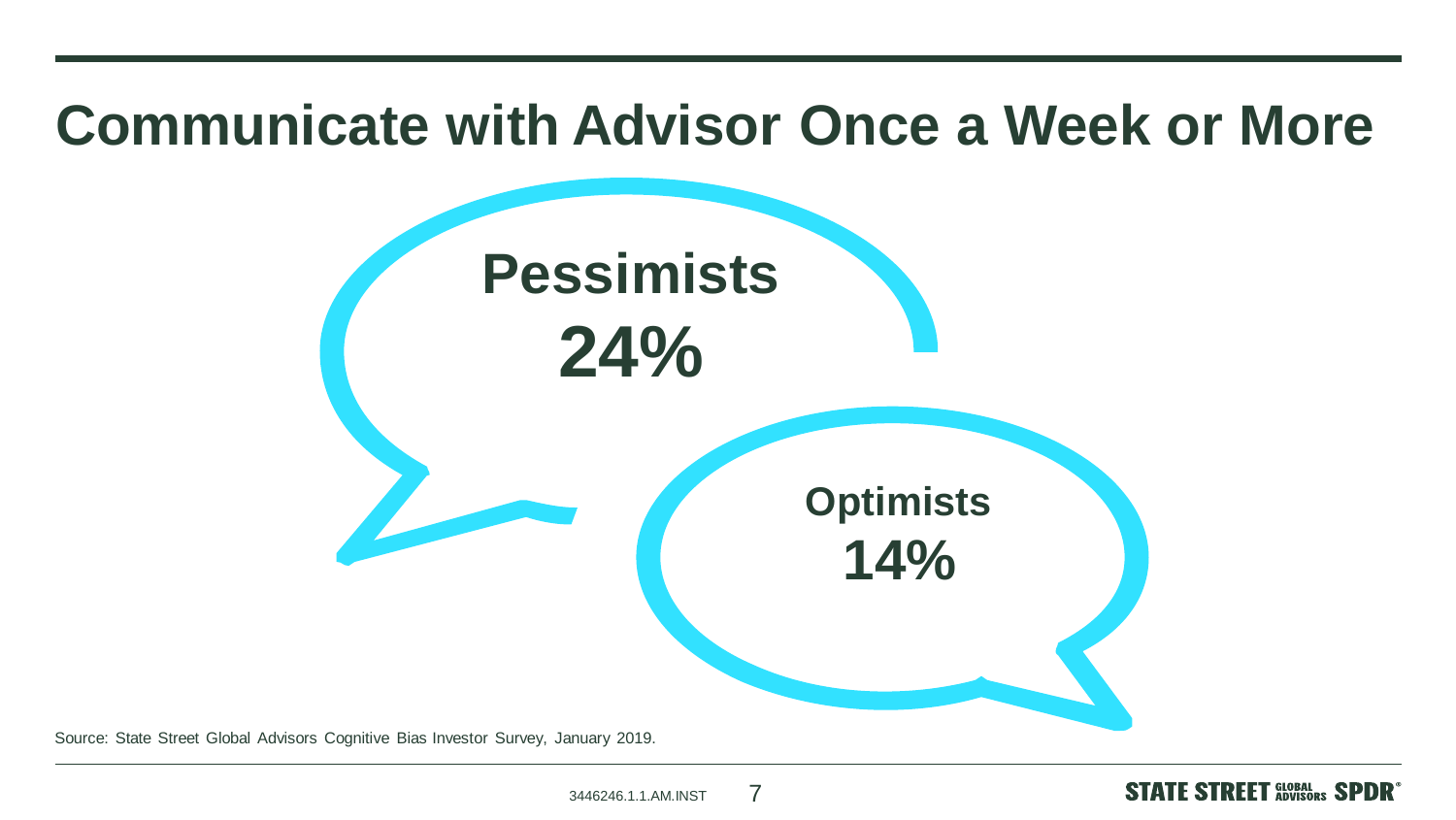## **Pessimists Focus...**



## ...on negative anchors.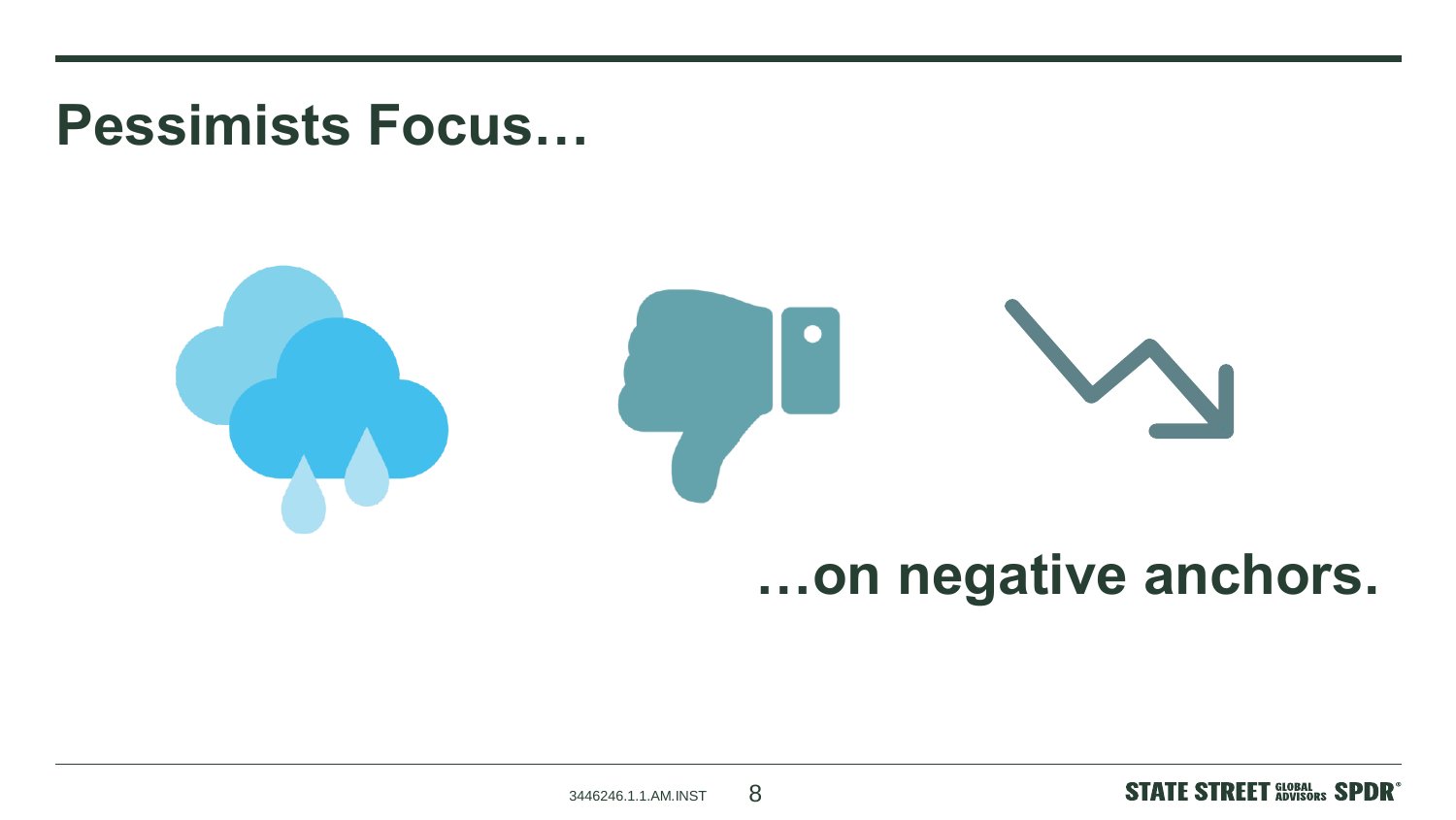## **What are Communications with your Advisor about more Often?**

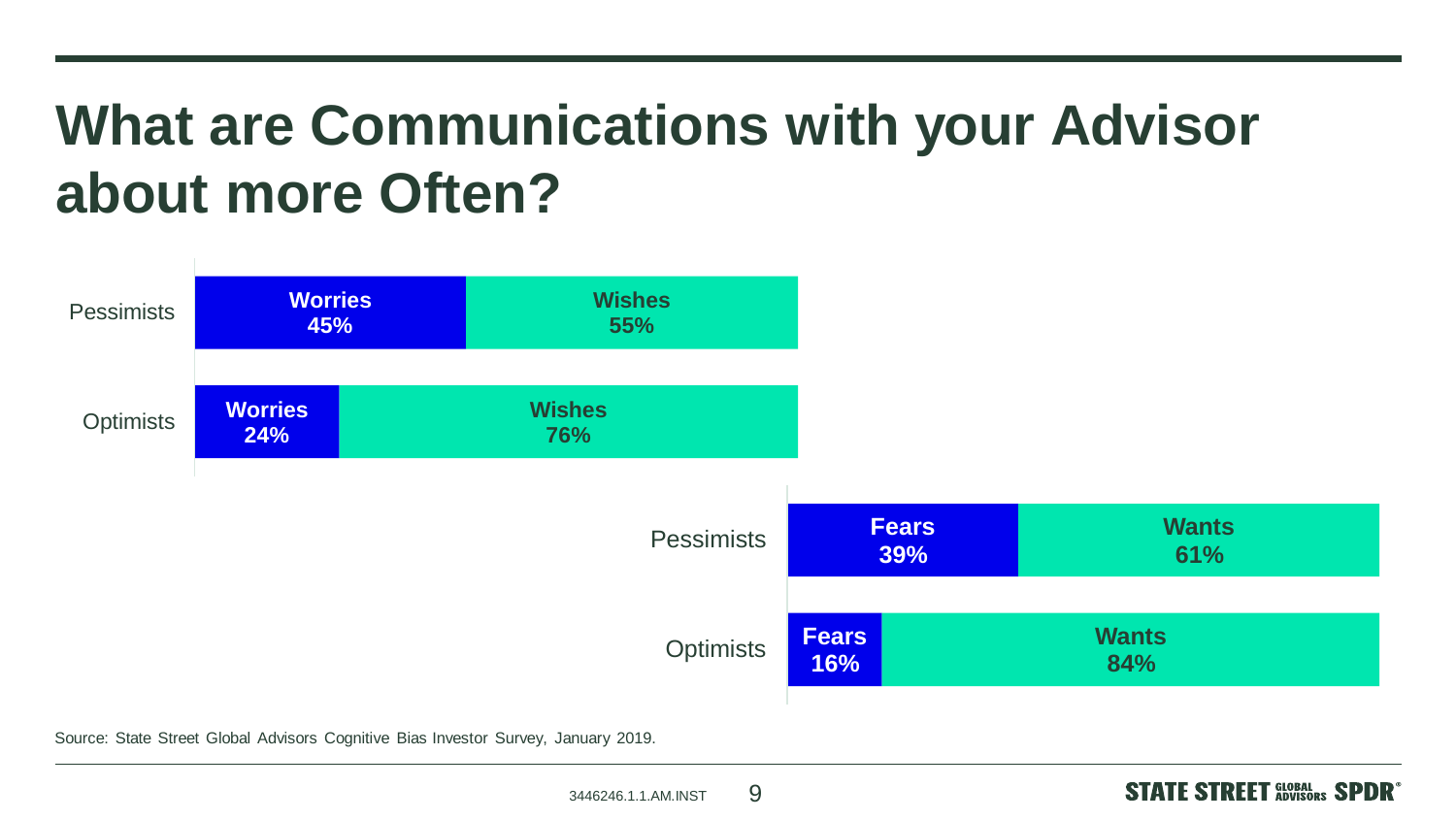**Pessimists 52% Optimists 26% "Anxious" when there is short-term volatility and losses in portfolio**

Source: State Street Global Advisors Cognitive Bias Investor Survey, January 2019.

*Pessimists will under-weight the positive outcomes and over-weight the negative outcomes of their investments.* "

**— Francesco Rocciolo,** 

University of Rome III, Department of Business Studies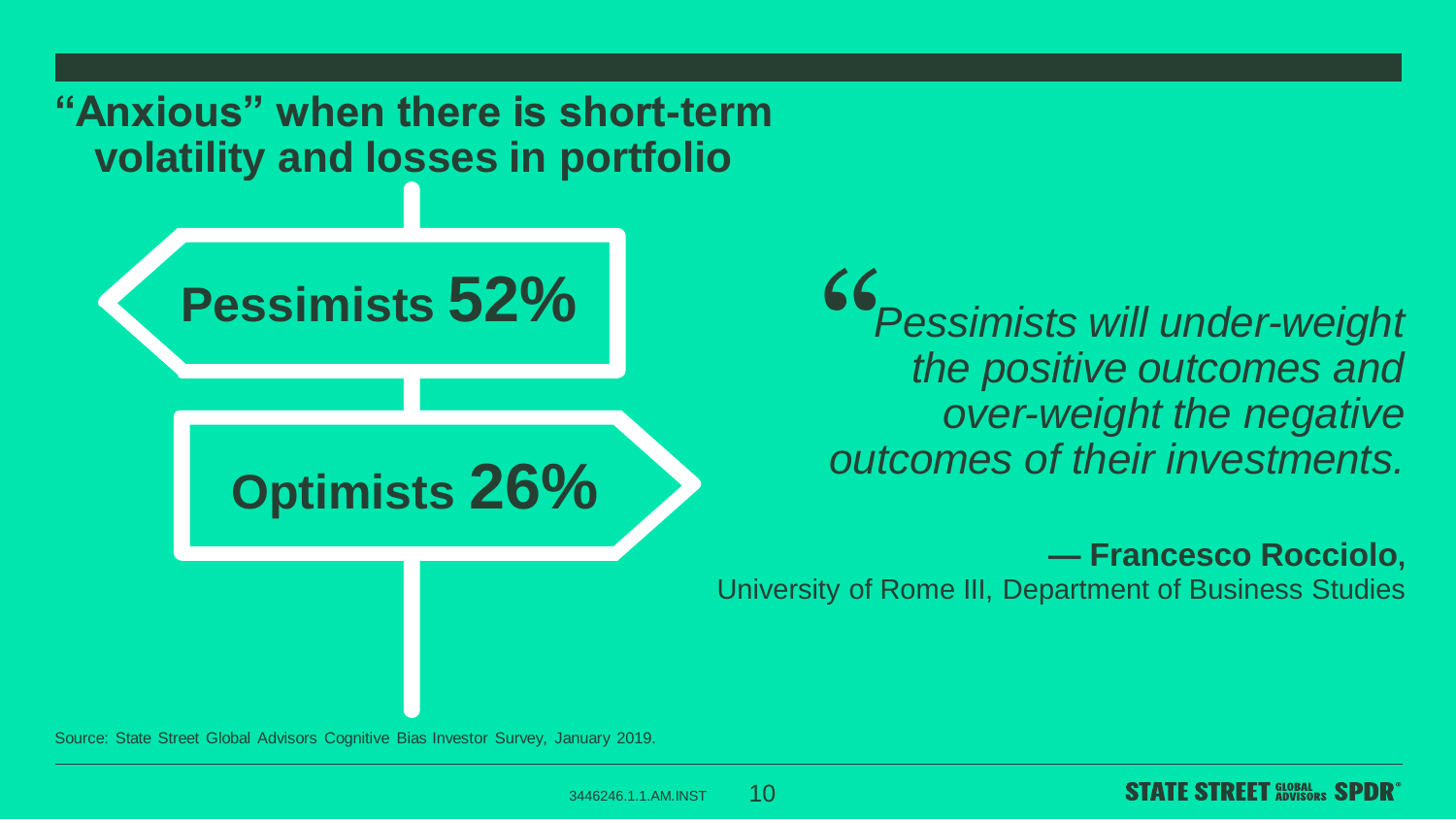## **Overall Satisfaction with Advisor**



# **Pessimists 75%**



```
Optimists
91%
```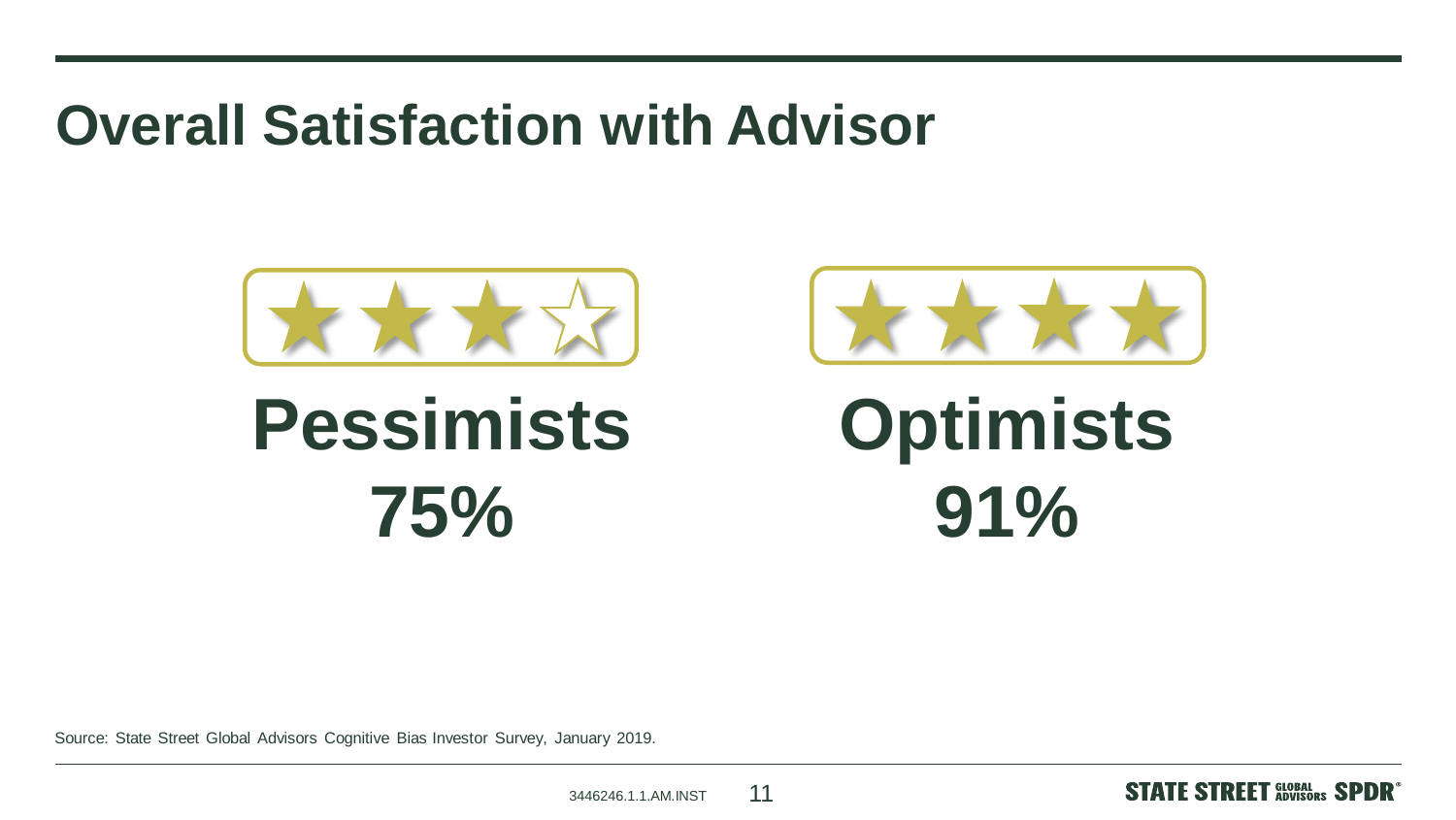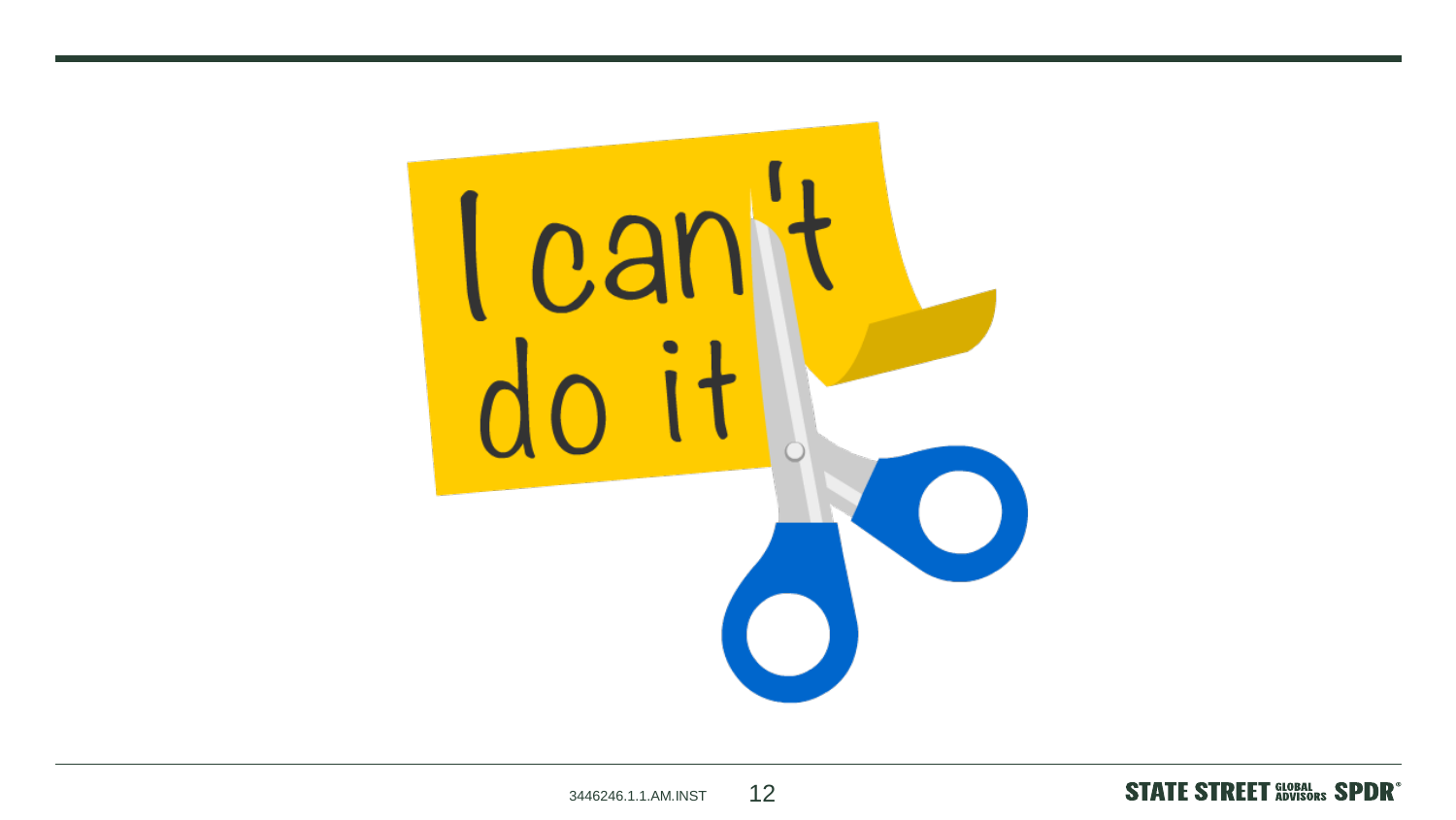## **Optimistic clients are much better to work with. The advisor does not have to do as much hand holding. Also, optimists tend to bounce back quicker after an adverse event.** "<br>"

**— Utpal Dholakia**

**George R. Brown Professor of Marketing at Rice University**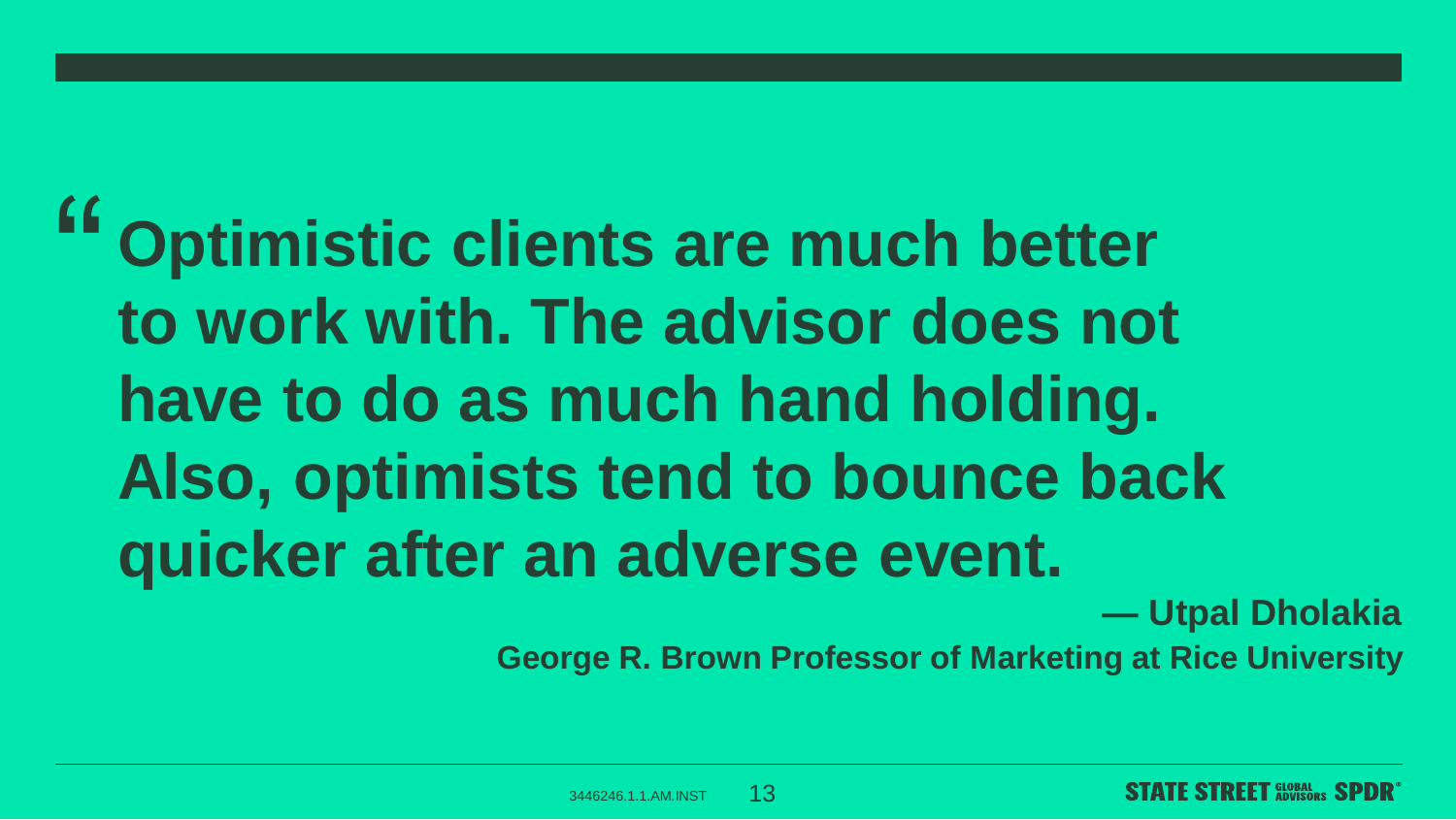## **"Accepting" of Fluctuations in the Value of your Portfolio**

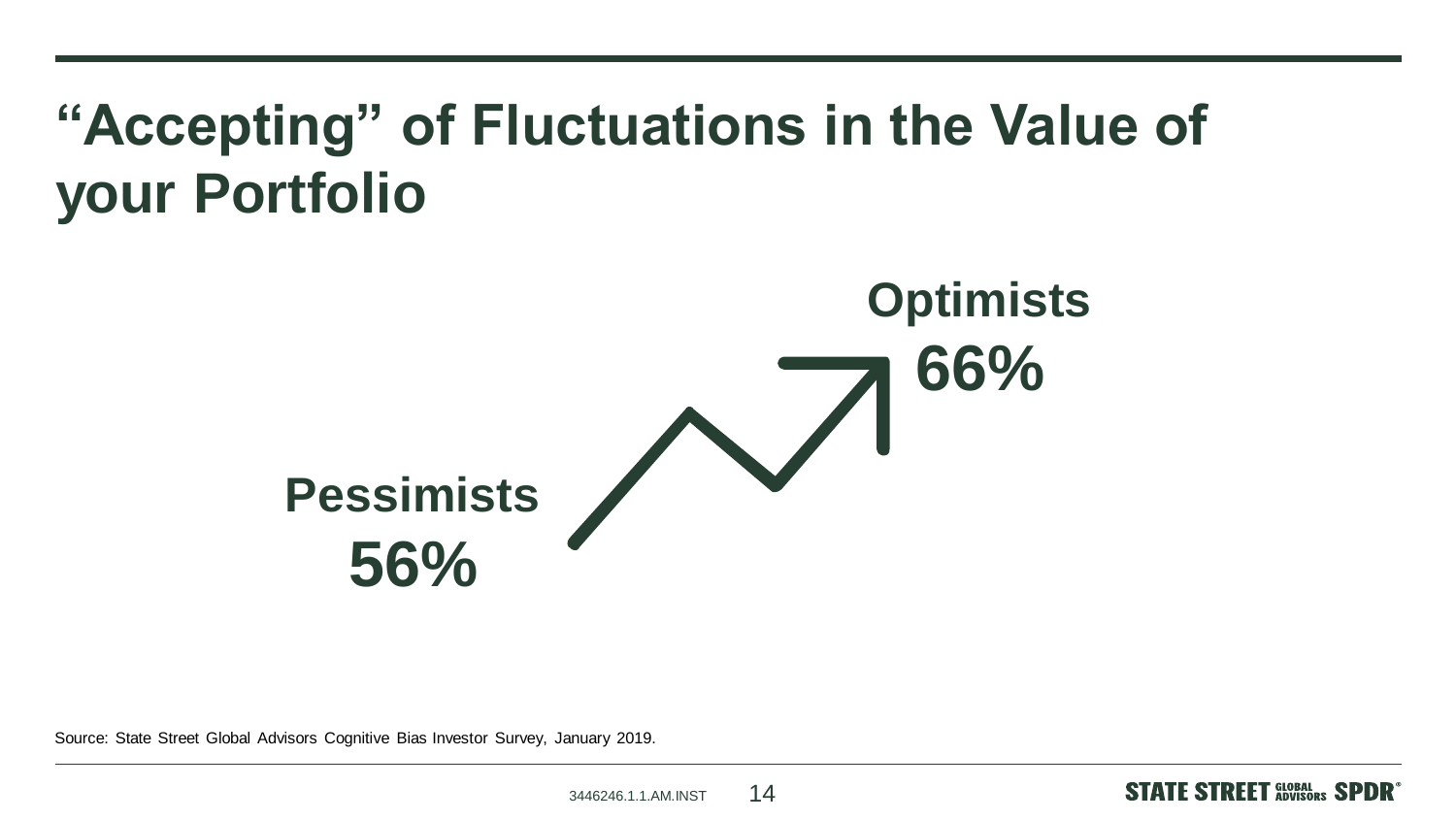

*I know there are going to be peaks and troughs in the market, but I'm in it for the long game.*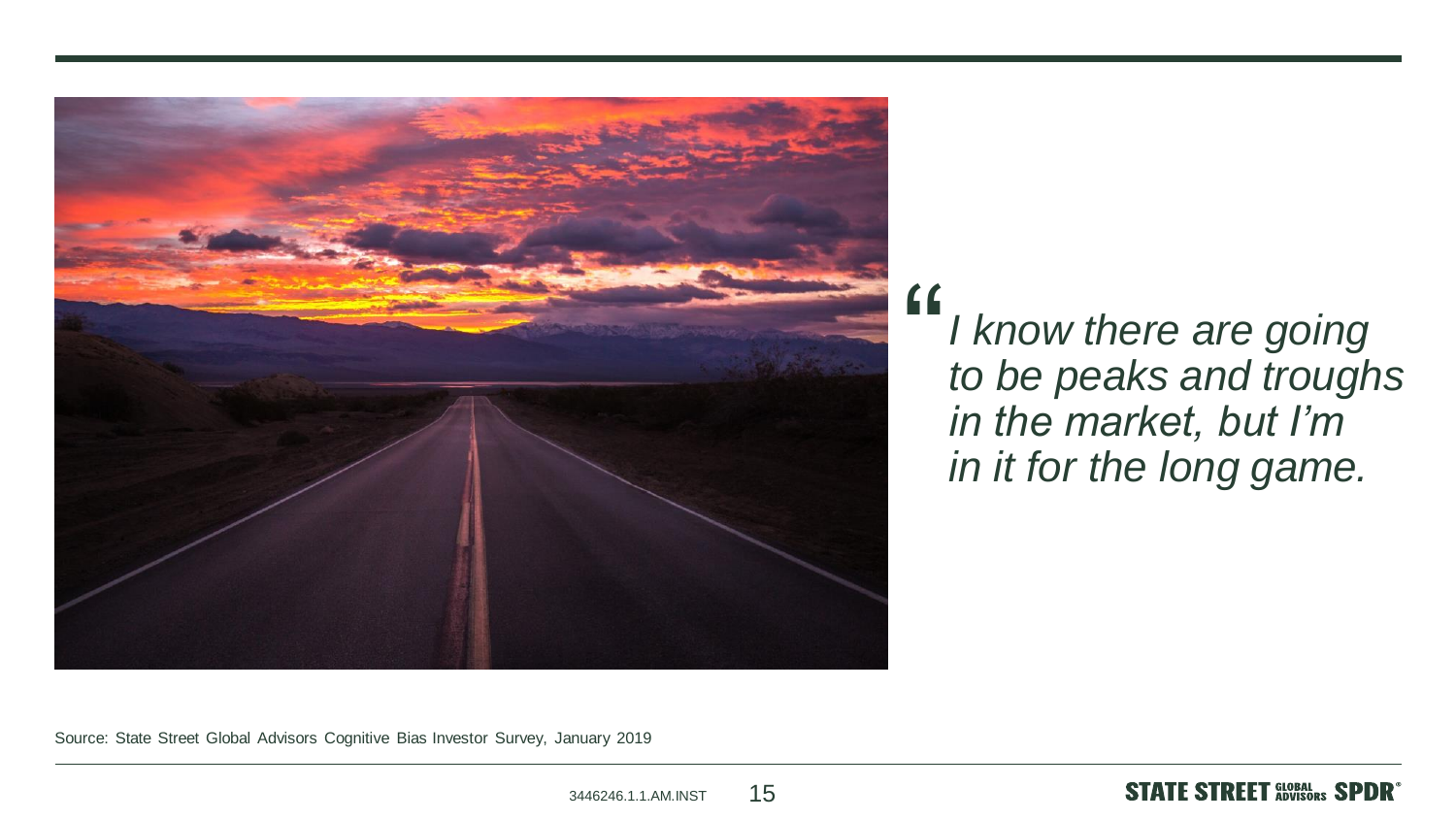## **Optimists Focus...**



## ...on positive anchors.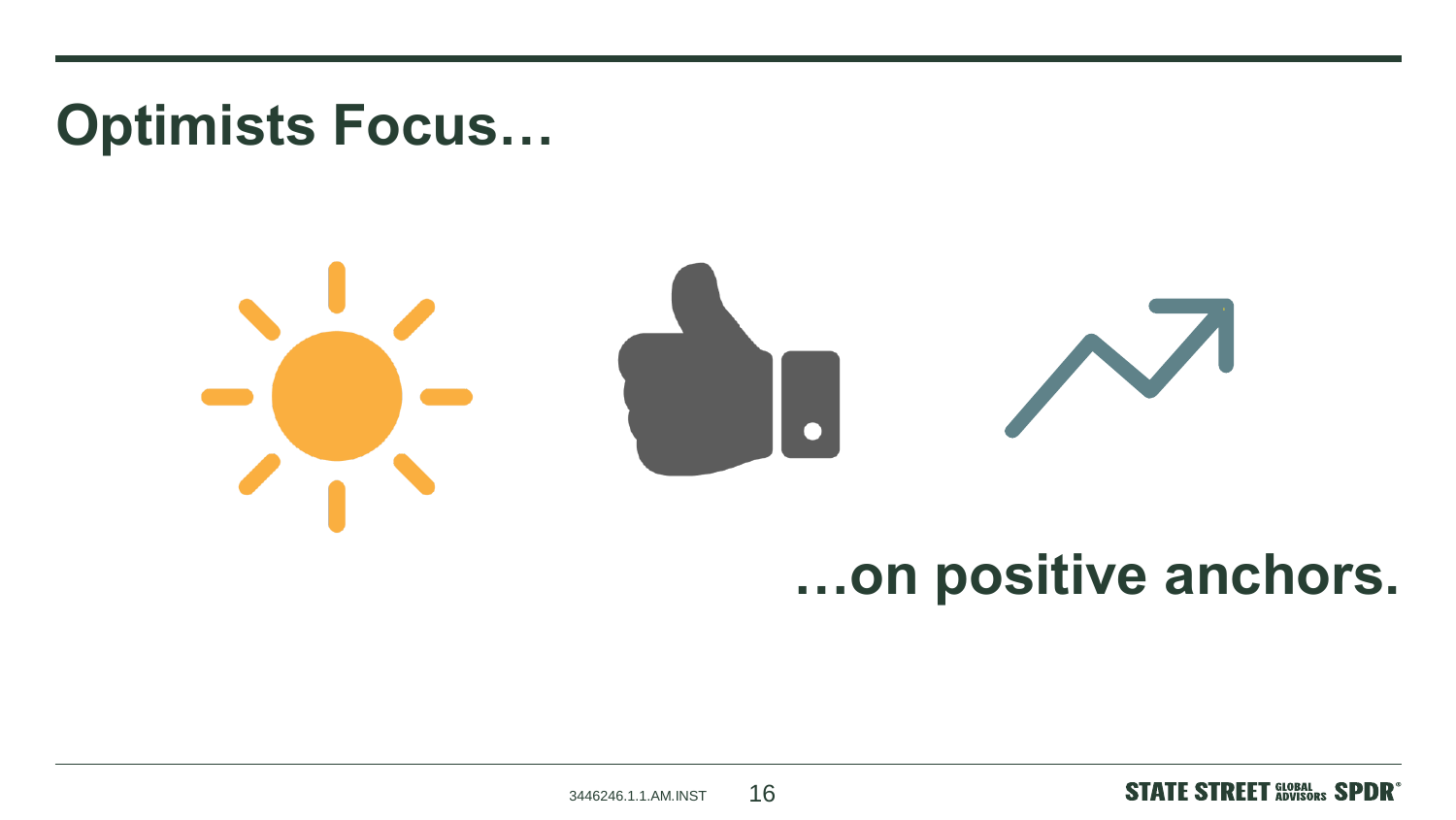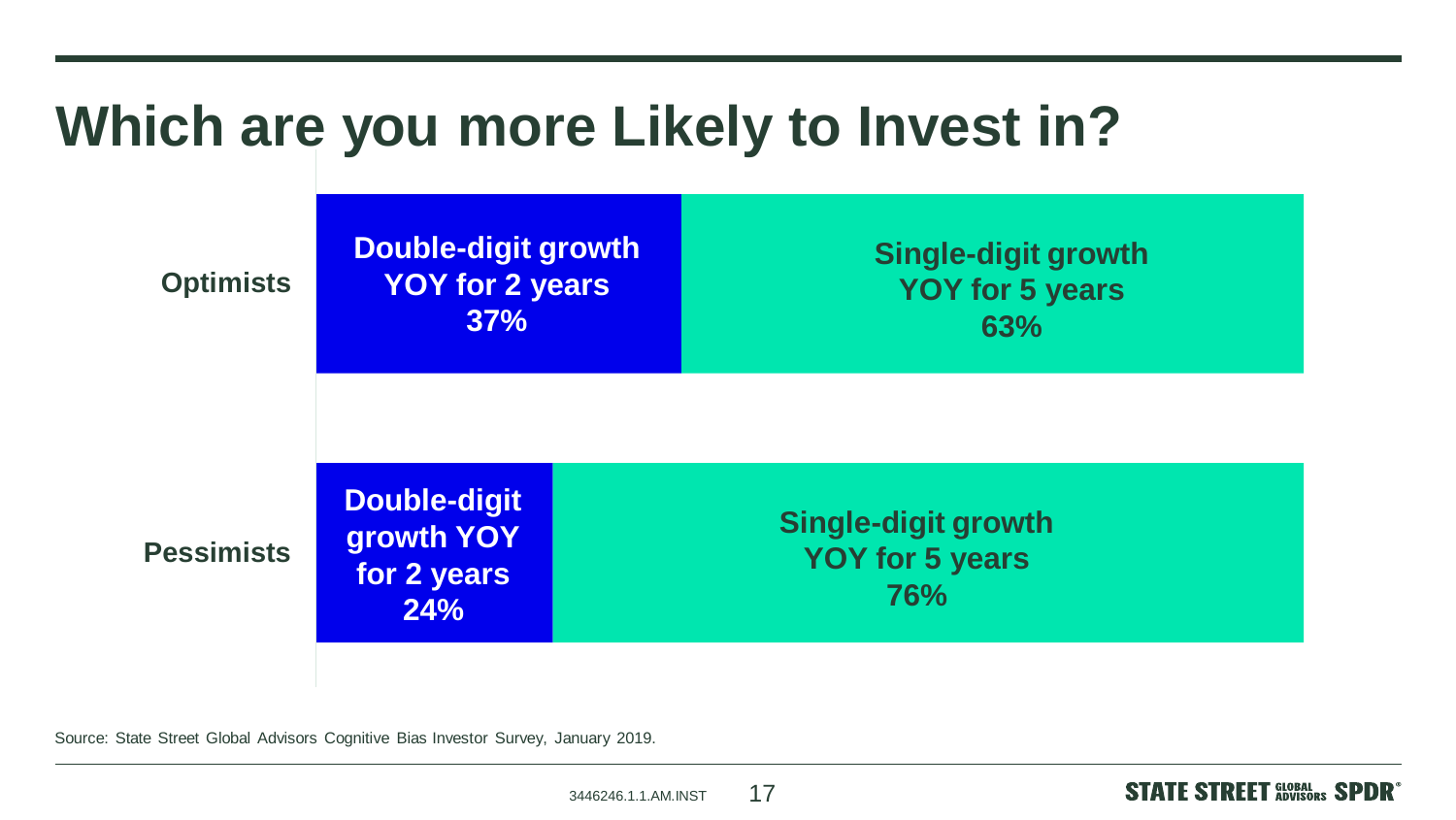## $66$

**Optimists distort the distribution of the bulk outcome of their investments. They will assign a weight that is larger and not rational to the probability of their investment success.**

**— Francesco Rocciolo,** 

**University of Rome III, Department of Business Studies**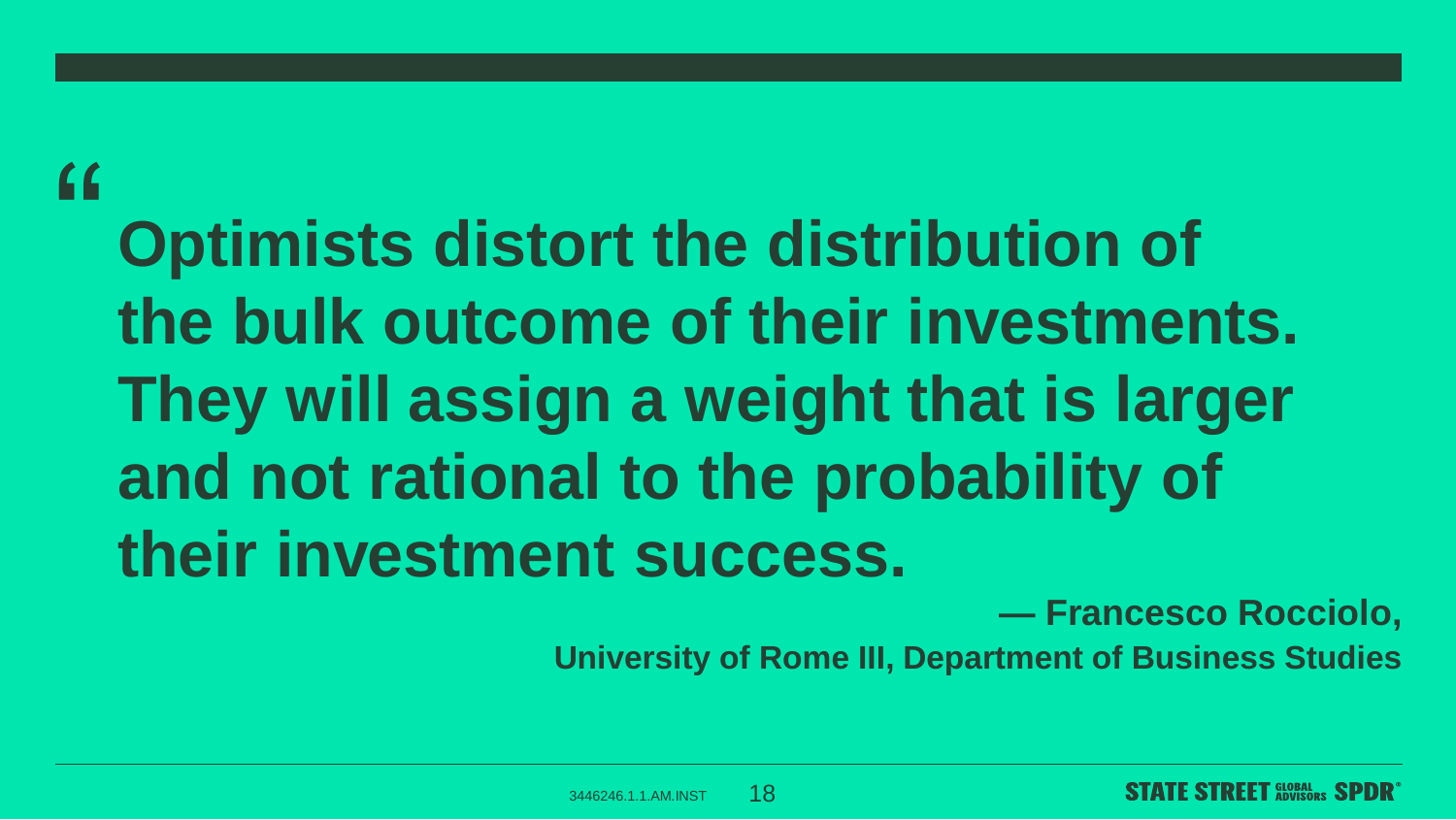## **"Confident" in Achieving Long-term Financial Goals**

**Optimists 88% Pessimists 67%**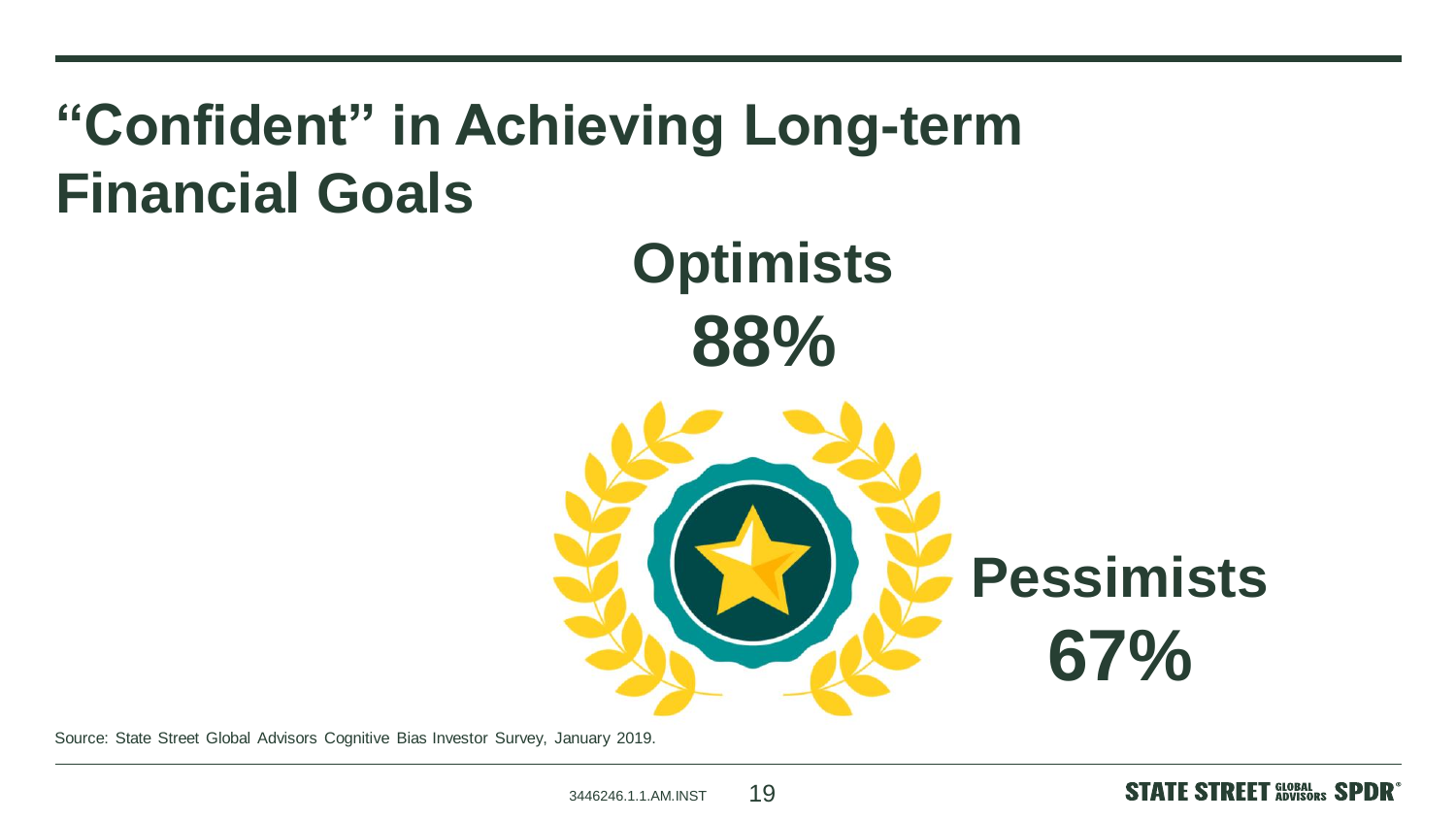**For the Optimist in particular, if the stretch goal is set too high and he or she fails to achieve it, they become demotivated and potentially experience a worse outcome than their Pessimist peer.**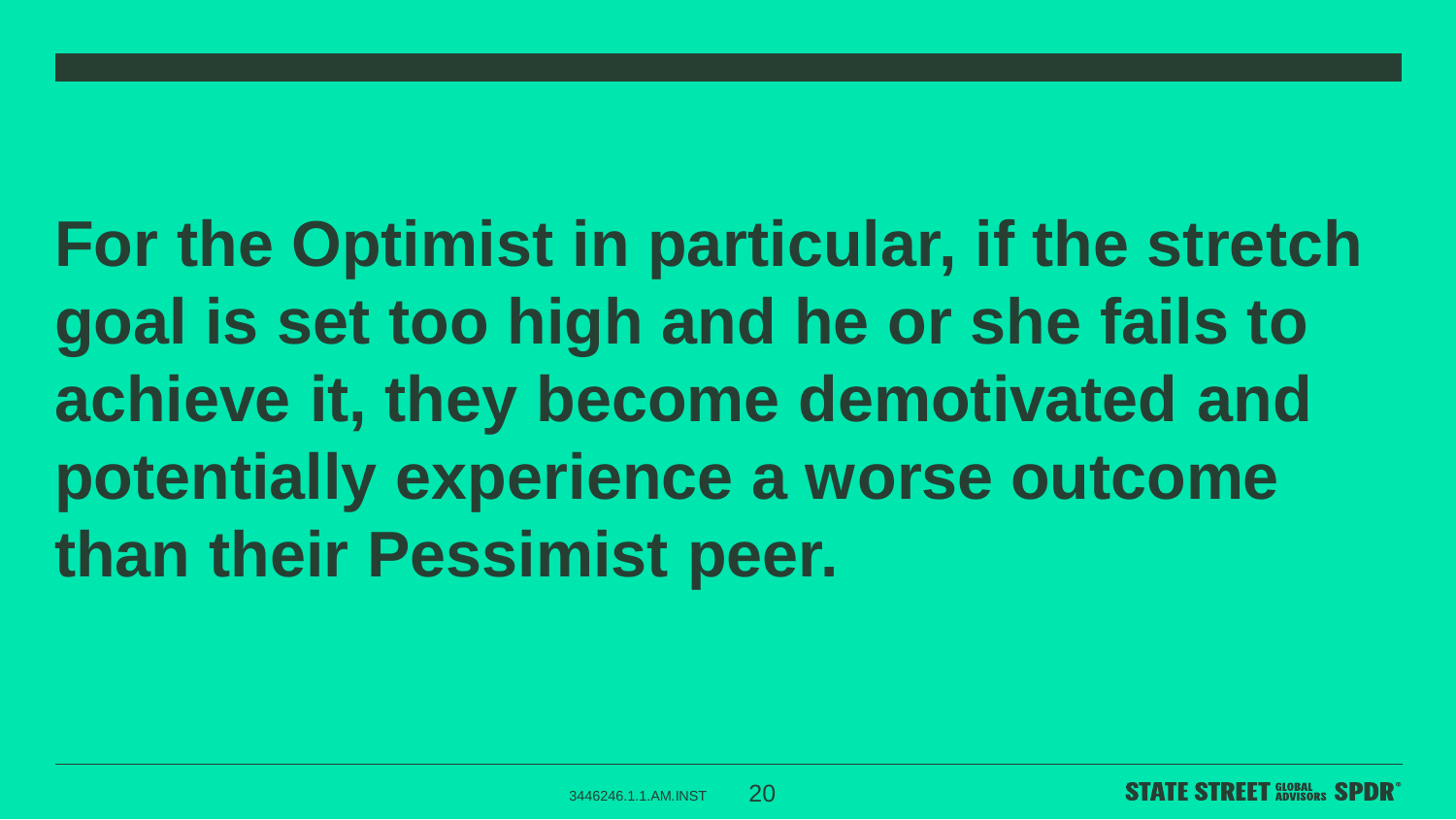**Why This Matters**



*"Look at the 52-week high, the potential is much greater."*

— **Optimistic** Australian Investor



*"I inherited money from my parents that I still haven't invested."*

— **Pessimistic** Australian Investor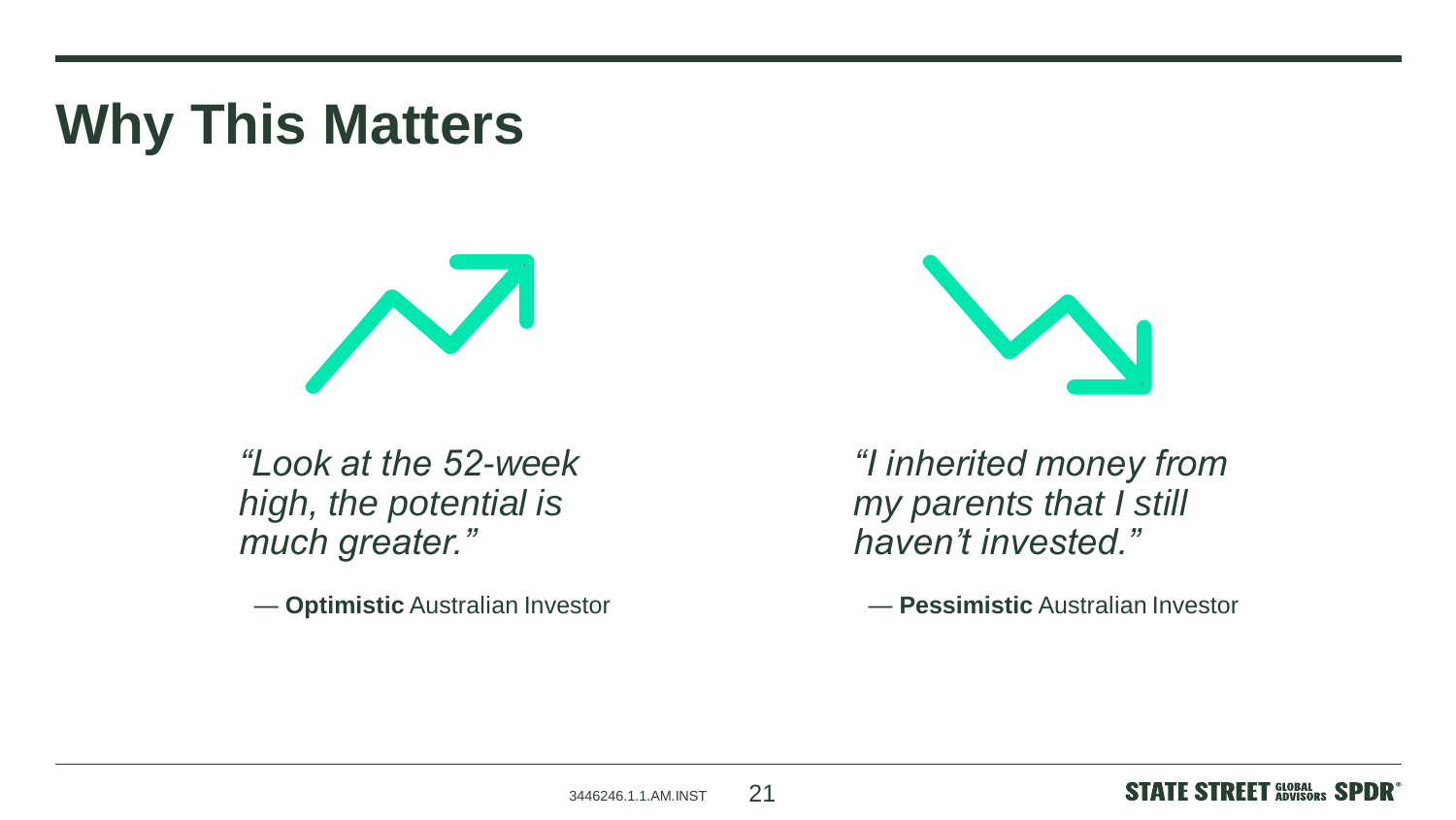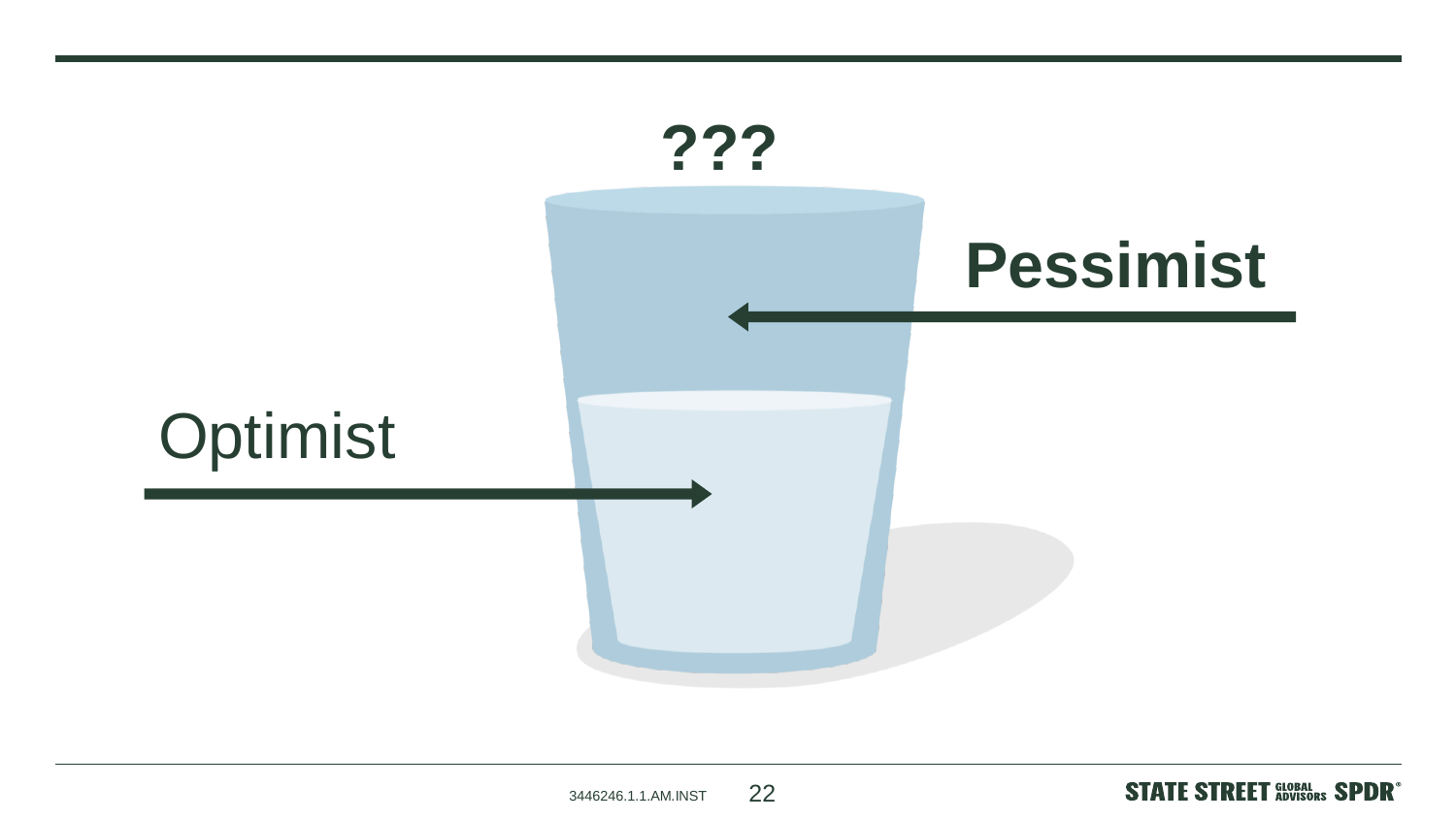## **Qualities of Optimistic Investors Qualities of Pessimist Investors**

- Realize that not all options will succeed but are sure that not all will fail, too
- Ready to learn from mistakes and improve over time with hands-on experience rather than trying to learn the rules while out of the game, as in the case of a strong pessimist
- Less prone to giving up after a setback as they take each scenario as a learning opportunity rather than an all-or-nothing battle

- May abandon a successful investment at the expense of mitigating negative emotions even when the odds are in their favor
- Are risk-averse and perfectionists: Need to know every step the investment will take before committing their dollar. May lose out on more opportunities than optimistic investors.
- Tend to over-rely on historical data more than projections. Thus, even when the market is on an upward trend. a pessimist may still be hesitant to invest if the past is unclear.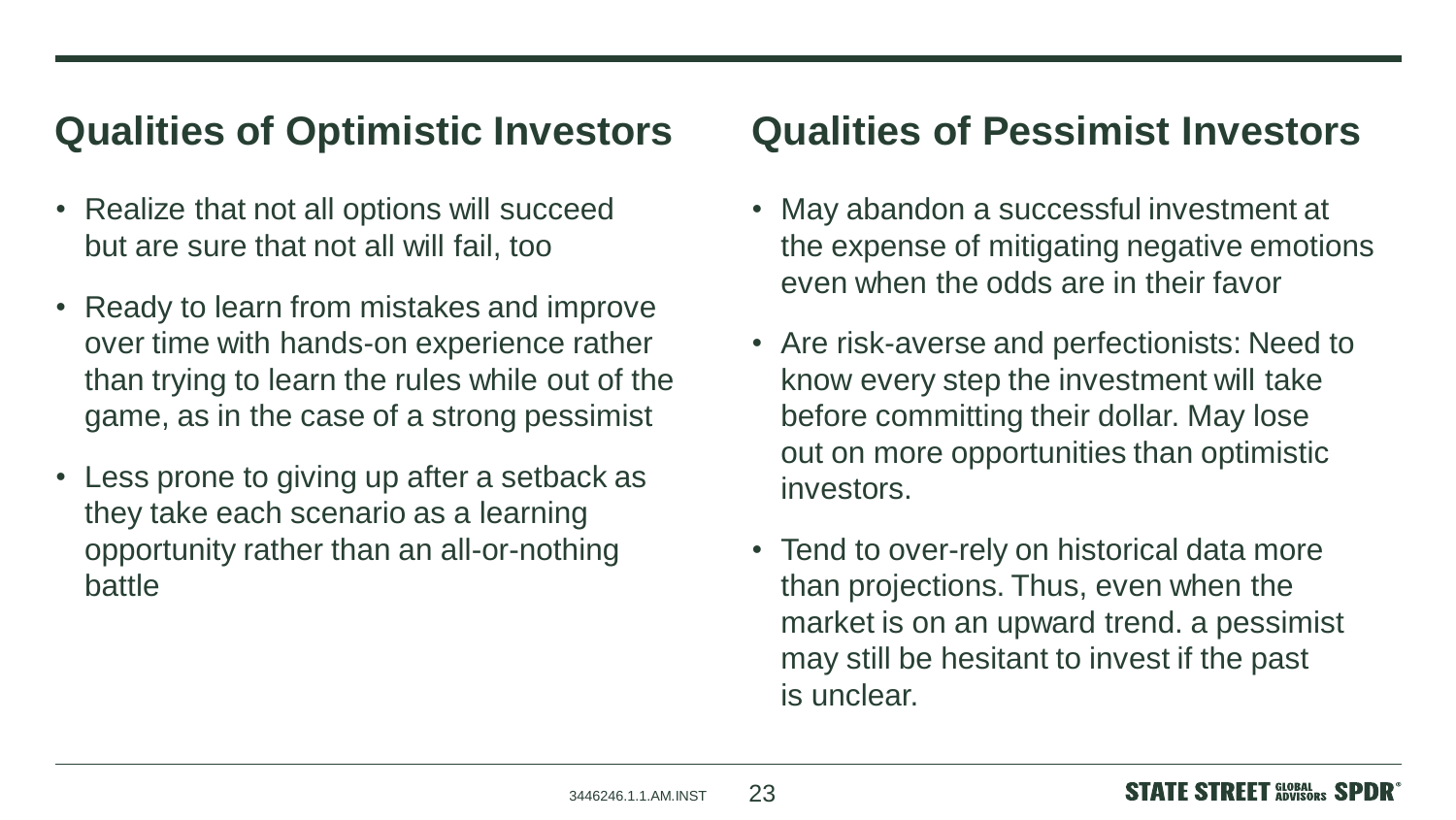# **Appendix**

**Research Methodology Research Data Segmentation: Demographics Research Snapshot: Investor Purpose, Attitudes and Definitions of Success Important Disclosures**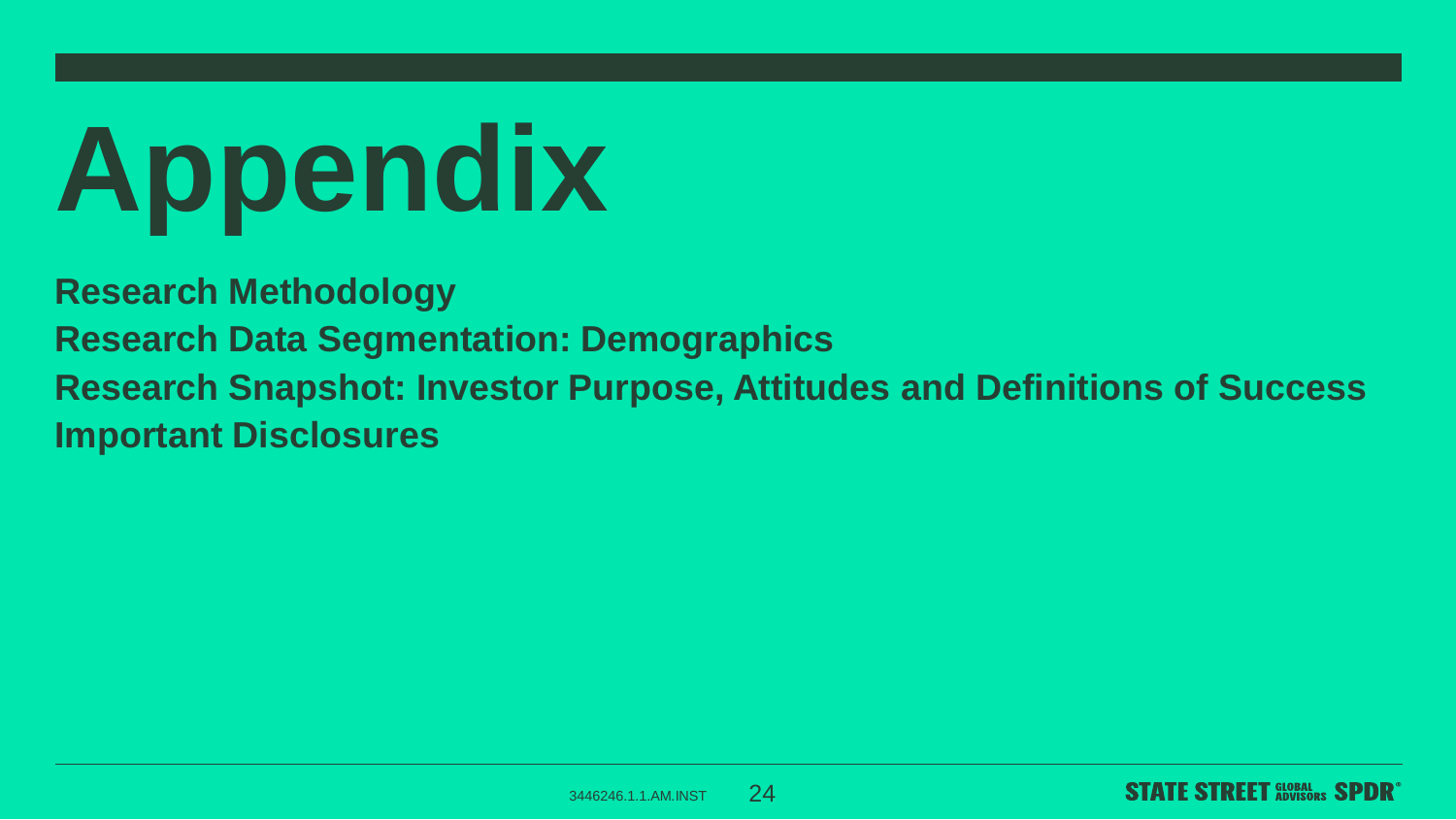## **Research Methodology**

### **State Street Global Advisors' Cognitive Bias Study, January 2019**

### **Online Survey**

- Fielded among a sample of 1,014 individual investors: 506 in Australia and 508 in the United States.
- Investors had to be the sole or shared decisionmaker for their households' finances and investments, have at least \$500,000 in investable assets, and use a financial adviser.
- Quotas were established to reflect a fair distribution across a range of gender and age.
- The Life Orientation Test (LOT–R), developed by social psychologists C.S. Carver, M.F. Scheier<sup>1</sup>, and S.C. Segerststrom<sup>2</sup>, was used in the survey to assess the individuals' differences in generalized optimism versus pessimism.

#### **Investor Interviews**

- Telephone interviews with eight individual investors from Australia.
- Investors had to be the sole or shared decisionmaker for their households' finances and investments, have at least \$500,000 in investable assets, and use a financial adviser.

### **Expert Interviews**

• Telephone interviews with three subject matter experts who focus their research efforts on decision-making as it relates to the financial markets, and who have written papers on the impact of optimistic and/or pessimistic tendencies.

<sup>1</sup> Scheier, M. F., & Carver, C. S. (1992). Effects of optimism on psychological and physical well-being: Theoretical overview and empirical update. *Cognitive Therapy and Research, 16*, 201–228; Scheier, M. F., Carver, C. S., & Bridges, M. W. (1994). Distinguishing optimism from neuroticism (and trait anxiety, self-mastery, and self-esteem) — A revaluation of the life orientation test. *Journal of Personality and Social Psychology, 67*, 1063–1078. <sup>2</sup> Carver, C. S., Scheier, M. F., & Segerstrom, S. C.(2010). Optimism. Clinical Psychology Review, 30, 879–889.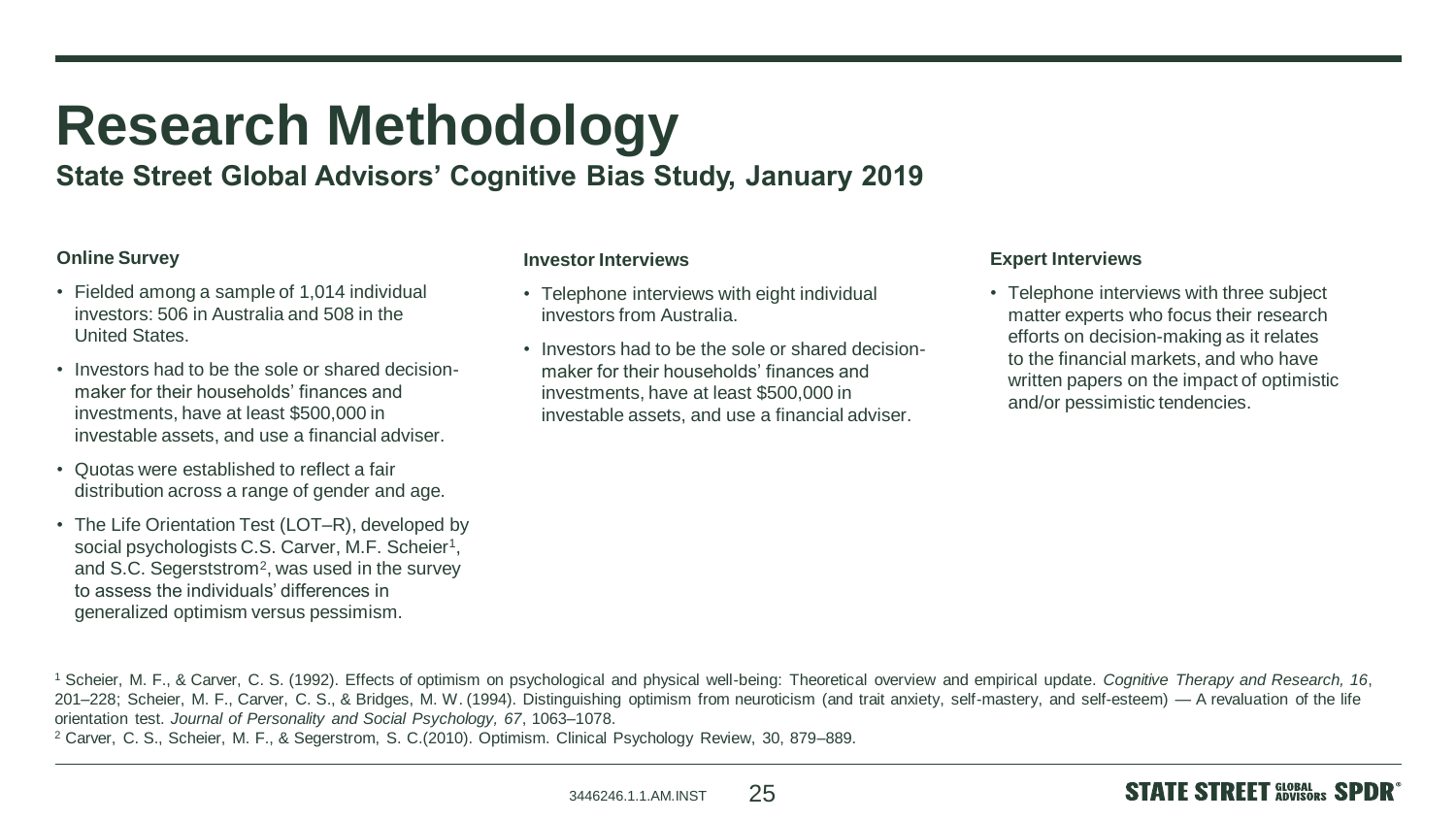# **Demographics**

## **Gender**

|                    | Males $(\%)$ | Females (%) |
|--------------------|--------------|-------------|
| <b>Optimists</b>   | 64           |             |
| <b>Neutralists</b> | 25           |             |
| <b>Pessimists</b>  | 10           |             |

### **Age**

|                    | Millennials (%) | <b>Gen X (%)</b> | <b>Boomers (%)</b> | Silent Gen (%) |
|--------------------|-----------------|------------------|--------------------|----------------|
| <b>Optimists</b>   | 5 <sup>1</sup>  | 60               | 80                 |                |
| <b>Neutralists</b> | 37              | 27               | 14                 | 13             |
| <b>Pessimists</b>  | 12              | 14               |                    |                |

Source: State Street Global Advisors Cognitive Bias Investor Survey, January 2019. See page 25 for survey criteria.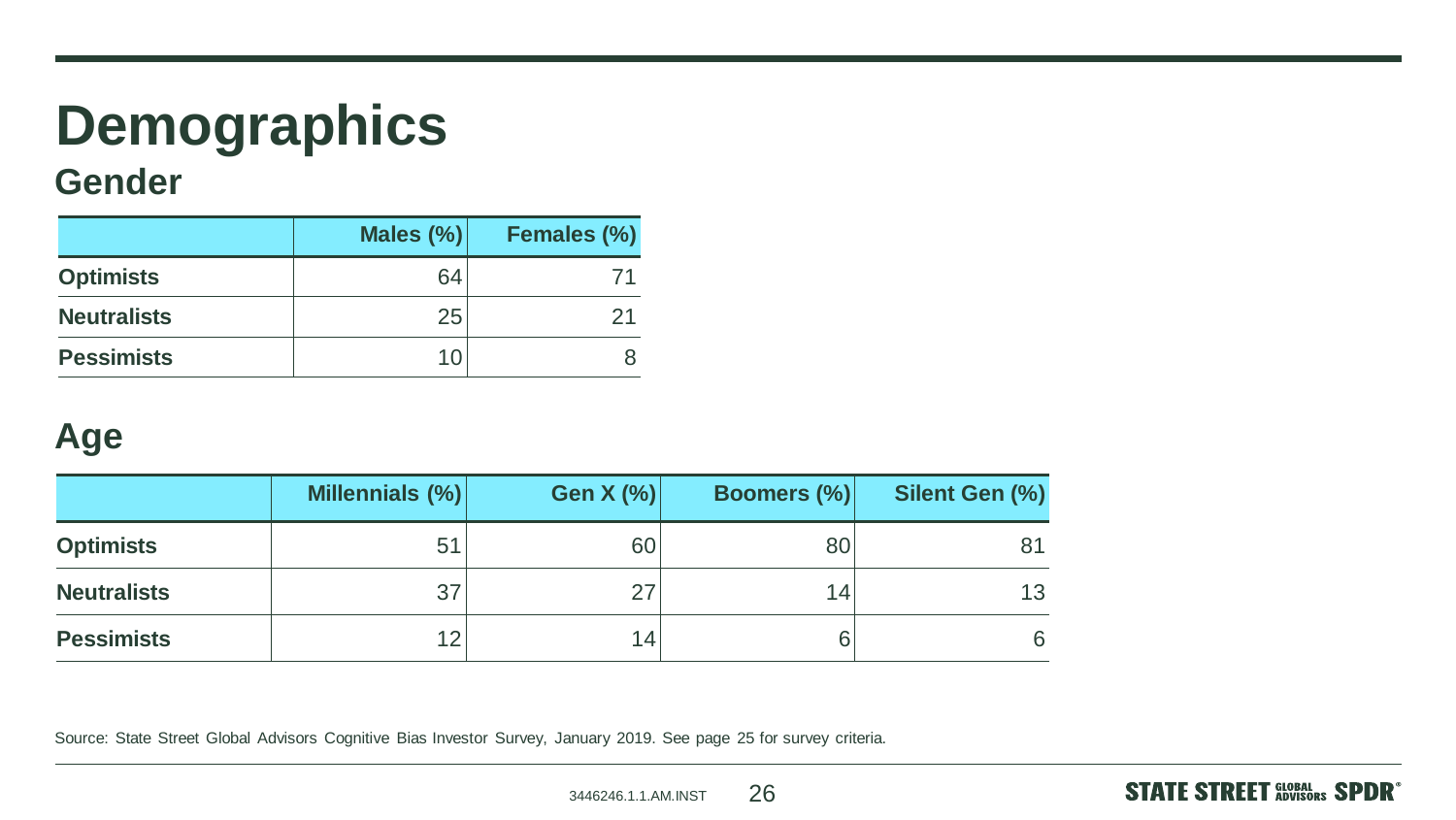## **Investor Purpose**

• Investors are outcome oriented. The bottom-line matters, but measures of success are against specific life goals such as saving for education or retirement readiness.

|                                                                                               | <b>TOTAL RESPONDENTS (%)</b> |
|-----------------------------------------------------------------------------------------------|------------------------------|
| It's important that my adviser understands my financial needs and goals                       | 91                           |
| My long-term goal(s) is the reason I invest                                                   | 84                           |
| I have identified the primary intent for my wealth                                            | 81                           |
| I make financial decisions based on what I want my money to do for me                         | 77                           |
| define success as reaching my long-term goal(s)                                               | 76                           |
| I am confident in my level of financial and investment knowledge                              | 62                           |
| I want to be involved in the day-to-day decision making regarding my finances and investments | 60                           |
| I am optimistic about the future of the financial markets                                     | 54                           |
| I react and make financial decisions based on the markets, economies and policymakers         | 44                           |
| I feel that I may not have enough wealth to accomplish what I would like to                   | 33                           |

Source: State Street Global Advisors Cognitive Bias Study, 2019; Q: Please indicated how much you agree or disagree with the following statements?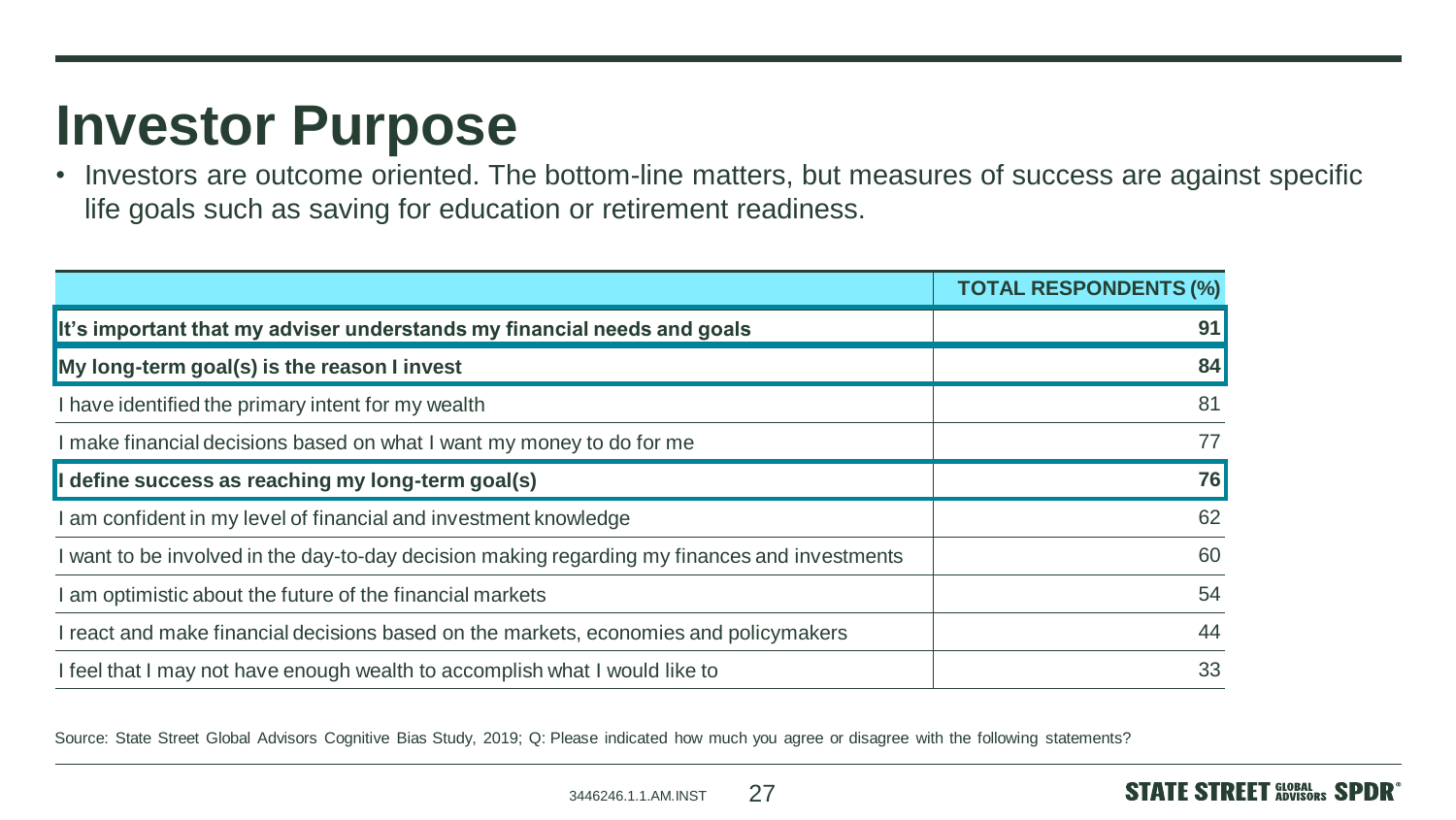## **Investor Attitudes**

## **Holistic planning is becoming co-planning, creating a more interactive and real time experience; evolving from an advisor-driven to client-driven process**

• While competence and expertise are valuable, an advisor's most valuable role is guiding clients toward purpose and meaning

|                                                                                                        | <b>TOTAL RESPONDENTS (%)</b> |
|--------------------------------------------------------------------------------------------------------|------------------------------|
| My financial adviser understands my financial needs and goals                                          |                              |
| My financial adviser has a deep knowledge of financial markets and planning                            | 84                           |
| I am confident in my financial adviser's ability to guide me on withdrawal strategy and tax efficiency | 81                           |
| I consider my financial adviser my wealth management partner                                           |                              |
| I trust my financial adviser completely                                                                | 76                           |
| My financial adviser's only responsibility is to construct my portfolio to match my risk tolerance     | 52                           |

Source: State Street Global Advisors Cognitive Bias Study, 2019; Q: Please indicated how much you agree or disagree with the following statements?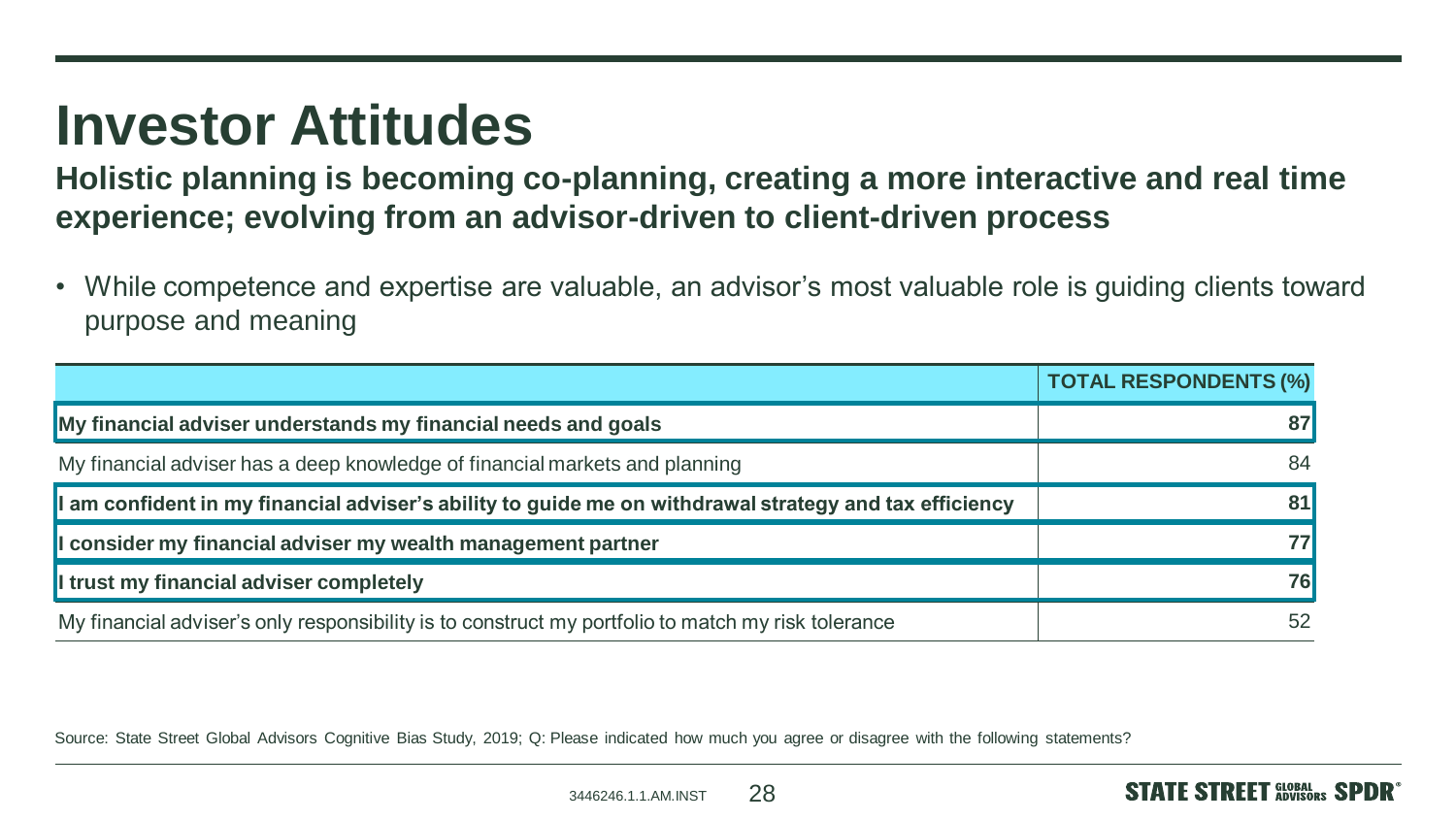## **An Objective-Driven Investment Strategy**

**The value-conscious investor is focused on the long-view — planning and consistency. Sound fundamentals help improve outcomes and separate successful investors from the rest.**

- Investors are more likely to look at their overall portfolio than their individual investments when evaluating their investment success
- When evaluating their investment success, investors are more likely to look at their year-over-year performance than performance from last month
- Investors are more likely to look at percentage growth decline rather than performance versus the market, as well as a portfolio with positive return potential rather than a portfolio that does not lose value when evaluating their investment success.

Source: State Street Global Advisors Cognitive Bias Study, 2019; Q: Please indicated how much you agree or disagree with the following statements?

|                                         | <b>TOTAL RESPONDENTS (%)</b> |
|-----------------------------------------|------------------------------|
|                                         |                              |
| <b>Preference Pairing 1</b>             |                              |
| Overall Portfolio                       | 89                           |
| Individual Investments                  |                              |
| <b>Preference Pairing 2</b>             |                              |
| Year-Over-Year Performance              | 92                           |
| Performance from Last Month             | 8                            |
| <b>Preference Pairing 3</b>             |                              |
| Percentage Growth/Decline               | $\overline{78}$              |
| Performance versus the Market           | 22                           |
| <b>Preference Pairing 4</b>             |                              |
| Portfolio Has Positive Return Potential | 84                           |
| Portfolio Does Not Lose Value           |                              |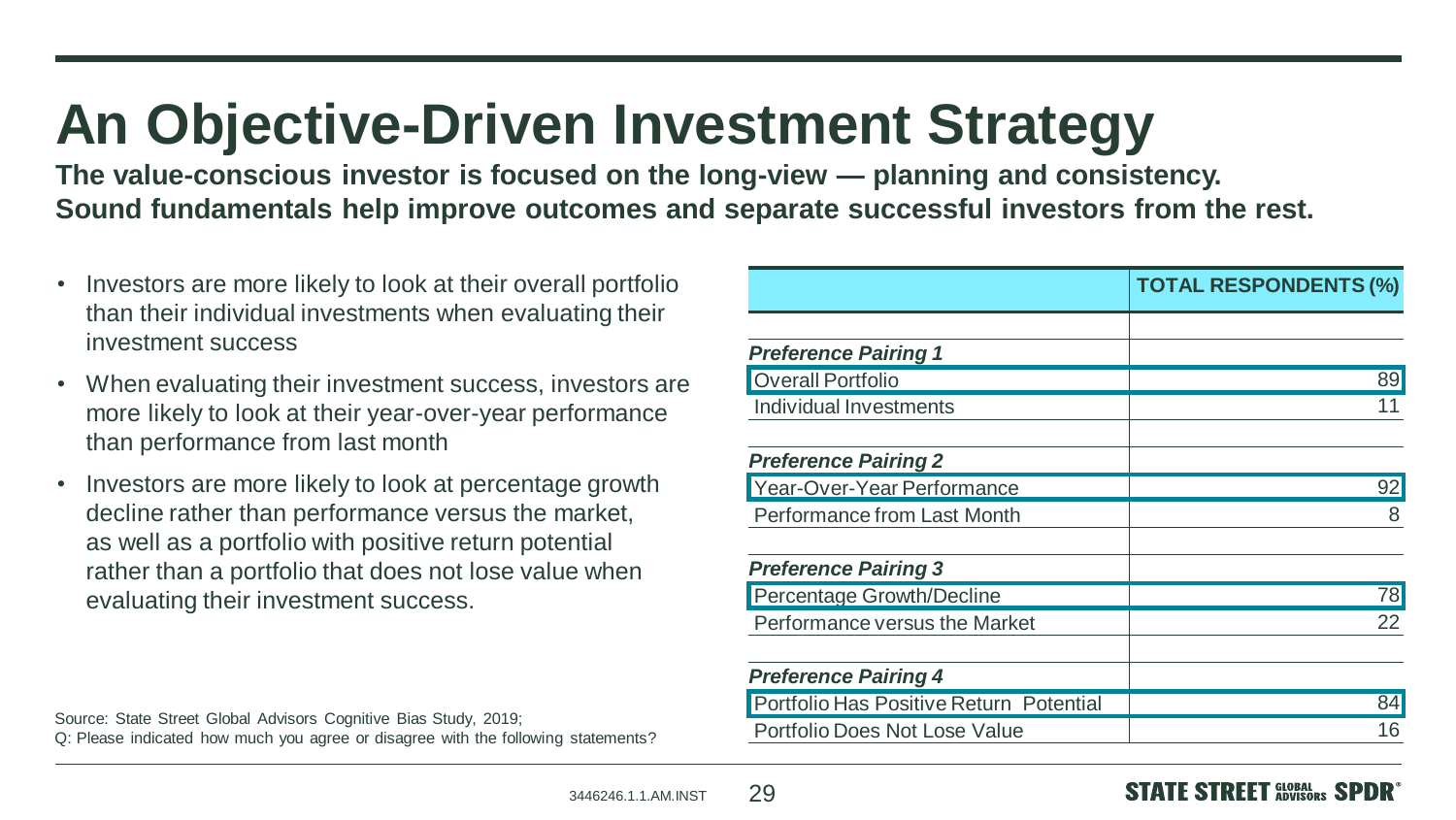## **Investment Success Drivers are not Just about Alpha**

**Personal accountability plays a role** 

|                                     | <b>TOTAL RESPONDENTS (%)</b> |
|-------------------------------------|------------------------------|
| <b>Hard work</b>                    | 77                           |
| <b>Staying positive</b>             | 66                           |
| <b>Learning from mistakes</b>       | 60                           |
| Having specific goals               | 57                           |
| <b>Family values</b>                | 55                           |
| Never giving up                     | 55                           |
| Personal ambition                   | 48                           |
| Taking risks                        | 34                           |
| Being generous                      | 33                           |
| Always being prepared for the worst | 33                           |
| Networking — building relationships | 29                           |
| Having a successful mentor          | 26                           |

Source: State Street Global Advisors Cognitive Bias Study, 2019; Q: Which do you look at more when evaluating your investment success?